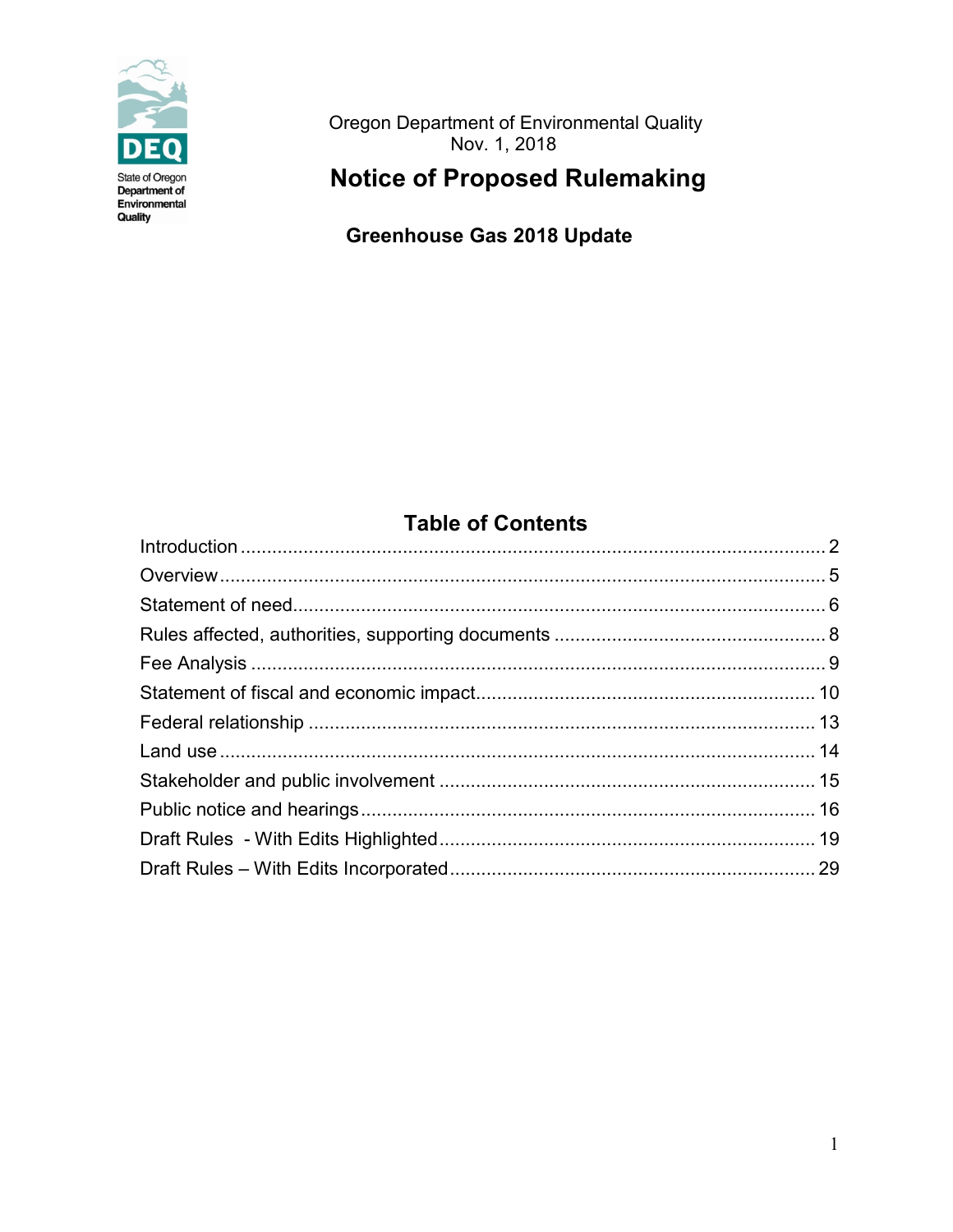## <span id="page-1-0"></span>**Introduction**

DEQ invites public input on proposed permanent rule amendments to chapter 340 of the Oregon Administrative Rules.

# **Background**

The Environmental Quality Commission approved [greenhouse gas reporting rules](https://secure.sos.state.or.us/oard/displayDivisionRules.action?selectedDivision=1538) in 2008 and updated the rules in 2010 and again in 2015 to align more closely with EPA reporting requirements for sources with air quality permits. These rules govern the collection of annual greenhouse gas emissions information from certain facilities, including industrial facilities with air quality permits, wastewater treatment facilities, fossil fuel suppliers, electricity suppliers and large landfills.

## **DEQ proposal**

DEQ proposes the following changes to OAR 340, division number **215** that will:

- Clarify language and terms in the rule.
- Update the reference to the federal greenhouse gas reporting rule quantification methodology and definitions for use when reporting greenhouse gases.
- Provide the program with clear investigative authority to collect information from all entities required to report for the purposes of assessing applicability, verifying or investigating either actual or suspected sources of greenhouse gas emissions or to ascertain compliance or noncompliance with rules in this division.

## **More information**

Information about this rulemaking is on this rulemaking's web page: [Greenhouse Gas 2018](https://www.oregon.gov/deq/Regulations/rulemaking/Pages/rGHG2018.aspx)

## **Public Hearings**

DEQ will hold public hearings on this rulemaking. See the Public Notice and Hearings section below for details.

# **How to comment on this rulemaking proposal**

DEQ is asking for public comment on the proposed rules. Anyone can submit comments and questions about this rulemaking. A person can submit comments through an online web page, by regular mail or at the public hearing.

## **Comment deadline**

DEQ will only consider comments on the proposed rules that DEQ receives by 4 p.m., on November  $30<sup>th</sup>$ , 2018.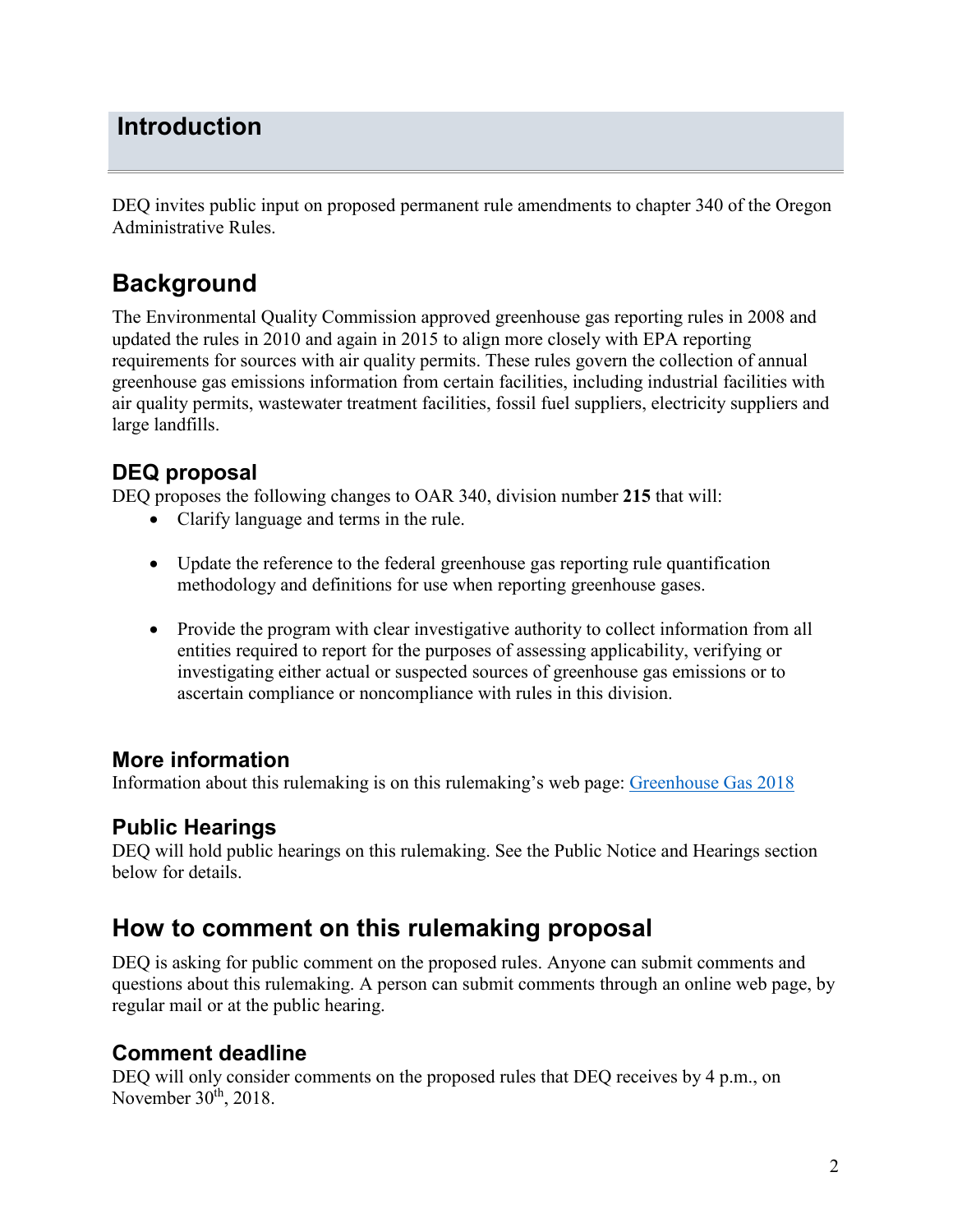#### **Submit comment online**

[Greenhouse Gas 2018 Comment Page](http://www.oregon.gov/deq/RulesandRegulations/Pages/comments/CGHG2018.aspx)

#### **Note for public university students:**

ORS 192.501(29) allows Oregon public university and OHSU students to protect their university email addresses from disclosure under Oregon's public records law. If you are an Oregon public university or OHSU student you may omit your email address when you complete the online form to submit a comment.

#### **By mail**

Oregon DEQ Attn: Elizabeth Elbel 700 NE Multnomah St Ste 600 Portland, OR 97232-4100

#### **At hearing**

November  $28<sup>th</sup>$ , 2018.

### **What will happen next?**

DEQ will include a written response to comments in a staff report DEQ will submit to the Environmental Quality Commission. DEQ may modify the rule proposal based on the comments.

#### **Present proposal to the EQC**

Proposed rules only become effective if the Environmental Quality Commission adopts them. DEQ plans to present the proposed rules to the commission for a decision at its meeting in early 2019.

### **Sign up for rulemaking notices**

Get email updates about future DEQ rulemaking by signing up through: [GovDelivery.](https://public.govdelivery.com/accounts/ORDEQ/subscriber/new?topic_id=ORDEQ_512)

or on the rulemaking web site.

#### **Accessibility information**

You may review copies of all documents referenced in this announcement at:

Oregon Department of Environmental Quality 700 NE Multnomah St Ste 600 Portland, OR 97232-4100

To schedule a review of all websites and documents referenced in this announcement, call Elizabeth Elbel, Portland, at 503-229-6476 (800-452-4011, ext. 5622 toll-free in Oregon).

Please notify DEQ of any special physical or language accommodations or if you need information in large print, Braille or another format. To make these arrangements, contact DEQ,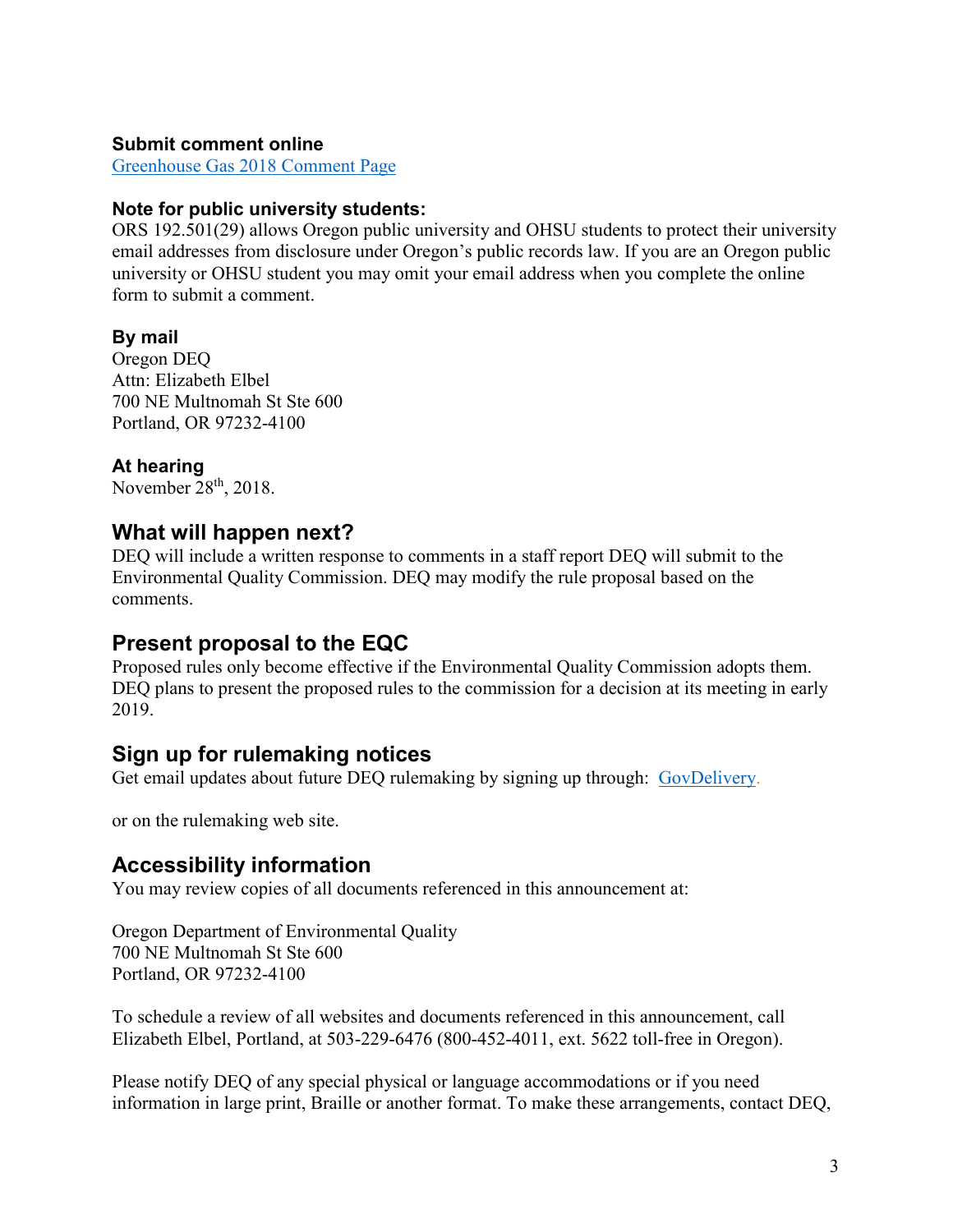Portland, at 503-229-5696 or call toll-free in Oregon at 1-800-452-4011, ext. 5696; fax to 503- 229-6762; or email to deqinfo@deq.state.or.us. Hearing impaired persons may call 711.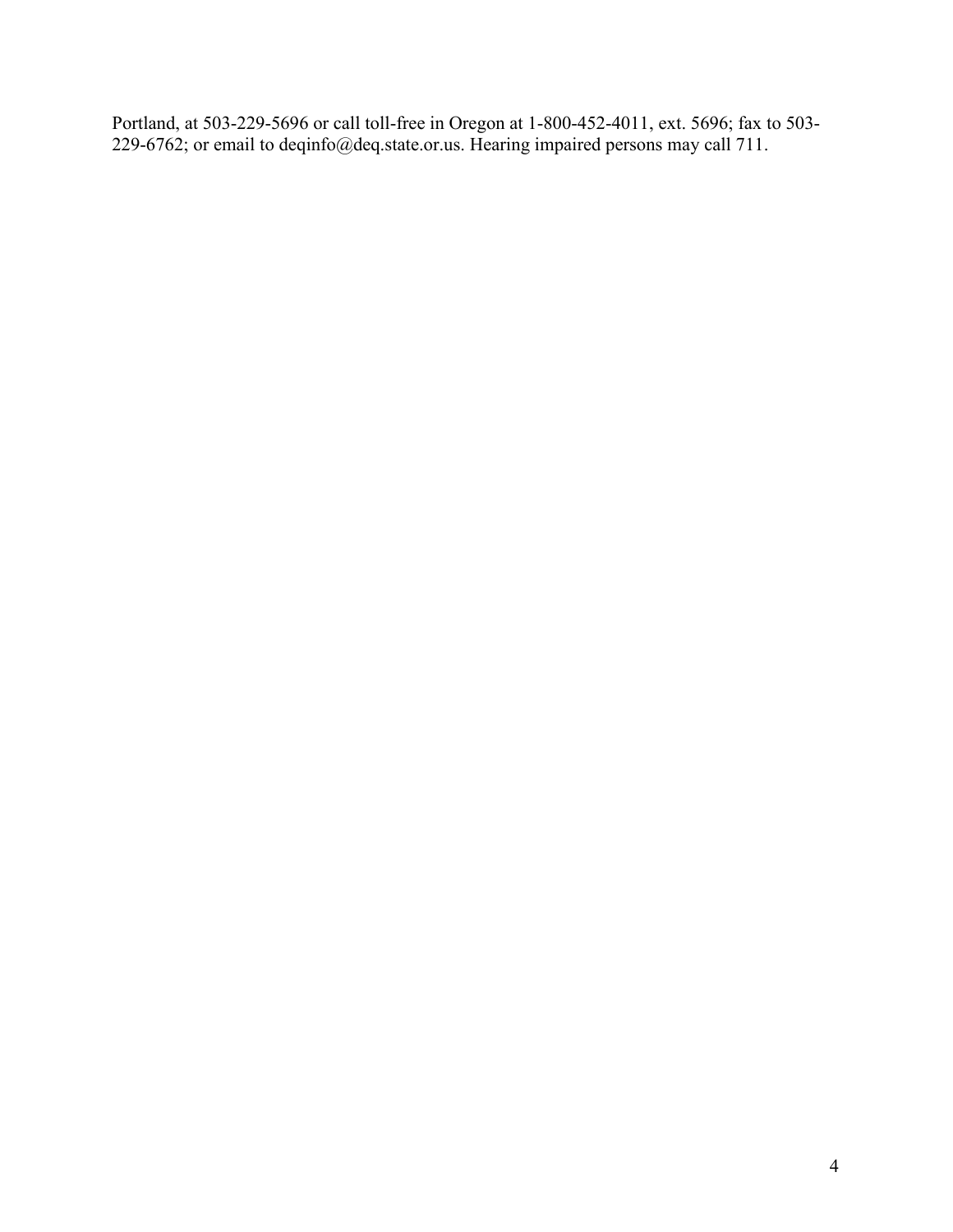## <span id="page-4-0"></span>**Overview**

### Short summary

DEQ proposes the Oregon Environmental Quality Commission approve the proposed rules that:

- Clarify language and terms in the rule
- Update the reference to the federal greenhouse gas reporting rule quantification methodology and definitions for use when reporting greenhouse gases from sources.
- Provide the program with clear investigative authority to collect information from all entities required to report for the purposes of assessing applicability, verifying or investigating either actual or suspected sources of greenhouse gas emissions or to ascertain compliance or noncompliance with rules in this division.

## Brief history

The Oregon Environmental Quality Commission adopted the initial greenhouse gas reporting rules in 2008 and updated the rules in 2010 to expand the number and types of facilities and operations required to report. In 2015 the rules were updated again to align reporting requirements with EPA's quantification methodology for sources with air quality permits. The rules govern the collection of annual greenhouse gas emissions and related information from certain entities, including large commercial, institutional and industrial emitters, fuel suppliers and electric utilities. The rules provide DEQ with the authority to collect comprehensive data about Oregon's overall greenhouse gas emissions.

## Regulated parties

• Air contamination sources that directly emit 2,500 metric tons or more of carbon dioxide equivalent during a year

- Fuel suppliers including gasoline, diesel and aircraft fuel dealers
- Natural gas suppliers
- Propane suppliers
- Investor-owned utilities
- Consumer-owner utilities
- Other electricity suppliers

## Request for other options

During the public comment period, DEQ requests public comment on whether to consider other options for achieving the rules' substantive goals while reducing the rules' negative economic impact on business.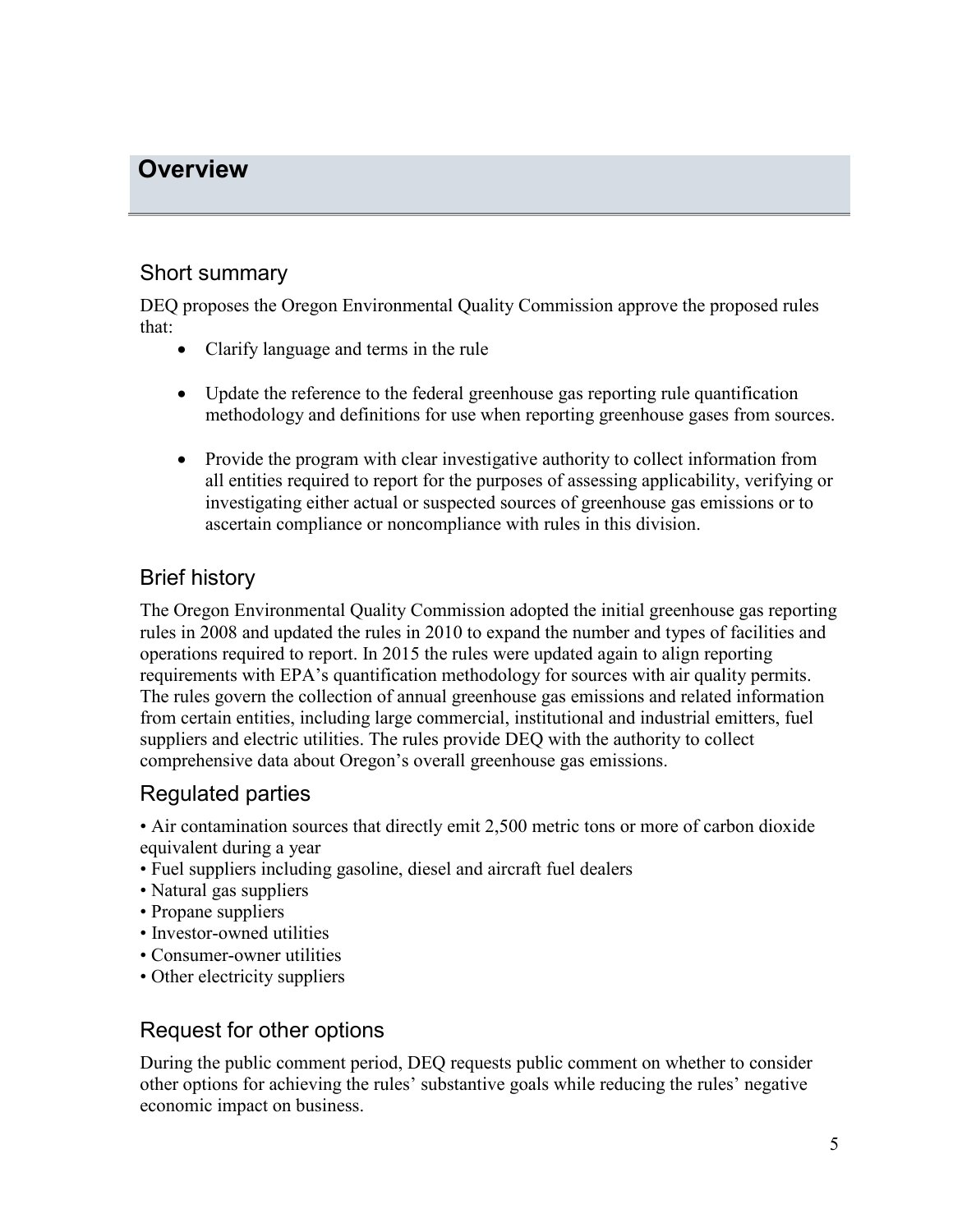# <span id="page-5-0"></span>**Statement of need**

| <b>Proposed Rule or Topic</b>                                                                                             | <b>Discussion</b>                                                                                                                                                                                                                                                                                                             |  |
|---------------------------------------------------------------------------------------------------------------------------|-------------------------------------------------------------------------------------------------------------------------------------------------------------------------------------------------------------------------------------------------------------------------------------------------------------------------------|--|
| Update rule language and terms                                                                                            |                                                                                                                                                                                                                                                                                                                               |  |
| What need would the proposed rule address?                                                                                | Language and terms in the current rule need to be<br>refined, defined and clarified to improve rule<br>interpretation and applicability.                                                                                                                                                                                      |  |
| How would the proposed rule address the need?                                                                             | The proposed changes would create consistency by<br>updating terms used in the rule and updating language<br>necessary for clarification of applicability<br>determinination.                                                                                                                                                 |  |
| How will DEQ know the rule addressed the need?                                                                            | The updated language and terms will improve<br>interpretation of the rule leading to more straightforward<br>interpretations of applicability.                                                                                                                                                                                |  |
| Update the reference to EPA rule                                                                                          |                                                                                                                                                                                                                                                                                                                               |  |
| What need would the proposed rule address?                                                                                | The rule requires, by reference, the use of EPA's<br>greenhouse gas emissions quantification methodology<br>for reporting by industrial facilities. This reference is<br>currently out of date.                                                                                                                               |  |
| How would the proposed rule address the need?                                                                             | The proposed changes would reference the most current<br>version of EPA's quantification methodology requiring<br>the use of current methods for reporting emissions                                                                                                                                                          |  |
| How will DEQ know the rule addressed the need?                                                                            | The update would remove any confusion for regulated<br>entities in regards to the version of quantification<br>methodology and quantification factors that must be<br>used for reporting. This would create consistency for<br>data collection and reduce the amount of technical<br>assistance needed to clarify methodology |  |
| Clearly provide the GHG program with investigative authority for all sources and suspected<br>sources subject to the rule |                                                                                                                                                                                                                                                                                                                               |  |
| What need would the proposed rule address?                                                                                | The current language does not clearly grant authority to<br>the program to request any documentation needed to<br>allow for the determination of applicability for all<br>suspected sources regulated by the rule.                                                                                                            |  |
| How would the proposed rule address the need?                                                                             | The proposed rule changes would clarify DEQ's<br>authority to request information from all actual and<br>suspected GHG sources subject to the rule including air<br>permitted sources, and fuel and electricity suppliers.                                                                                                    |  |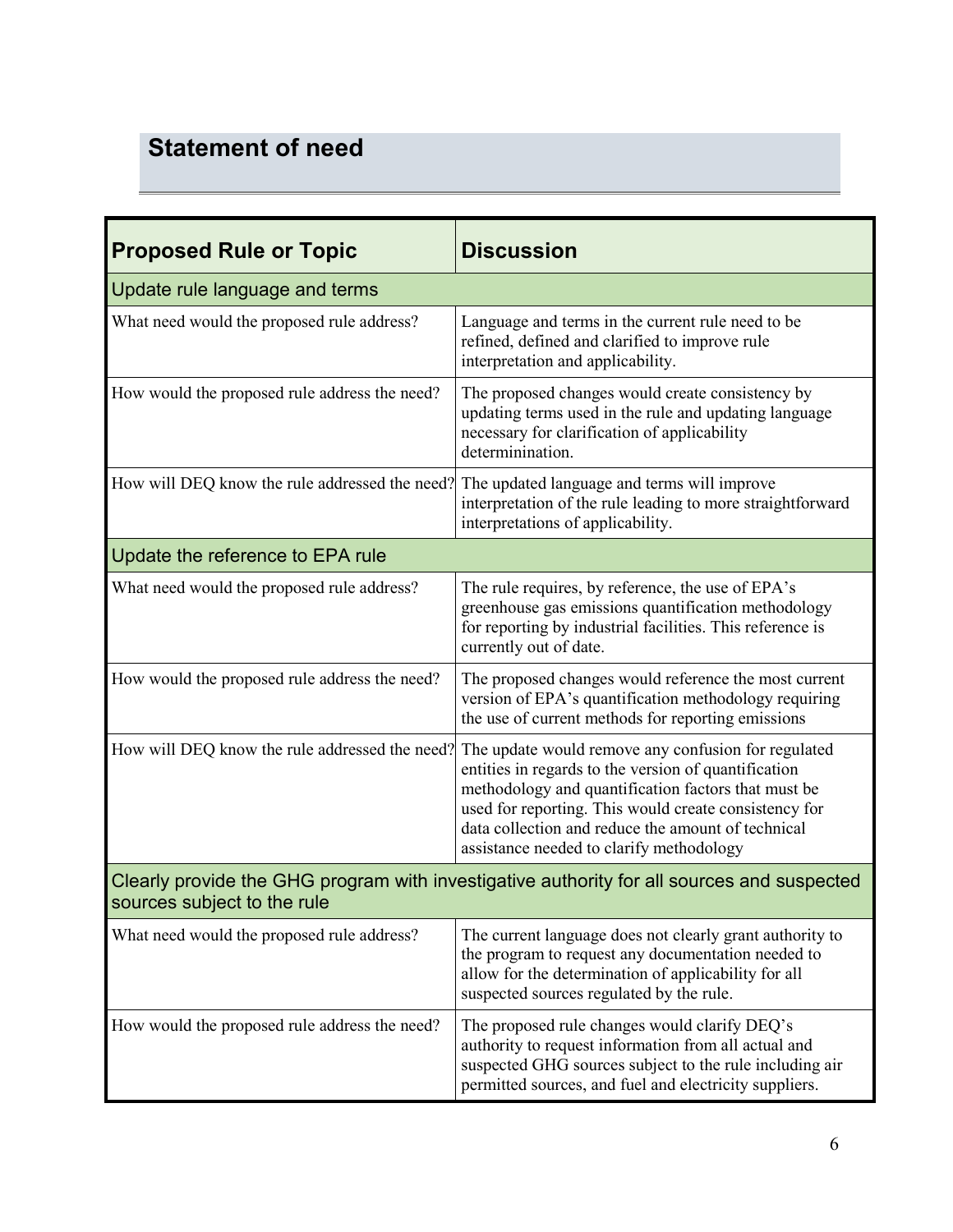| <b>Proposed Rule or Topic</b>                                                                    | <b>Discussion</b>                                                                                                                                                                                                                                        |
|--------------------------------------------------------------------------------------------------|----------------------------------------------------------------------------------------------------------------------------------------------------------------------------------------------------------------------------------------------------------|
|                                                                                                  | This will allow the program to more accurately assess<br>applicability and ascertain compliance                                                                                                                                                          |
| How will DEQ know the rule addressed the need? The reporting program will be able to request all | information needed to assess and document applicability<br>from all sources and suspected sources subject to the rule.<br>The program will have greater assurance that the data<br>reported to the program is accurate, complete and not<br>duplicative. |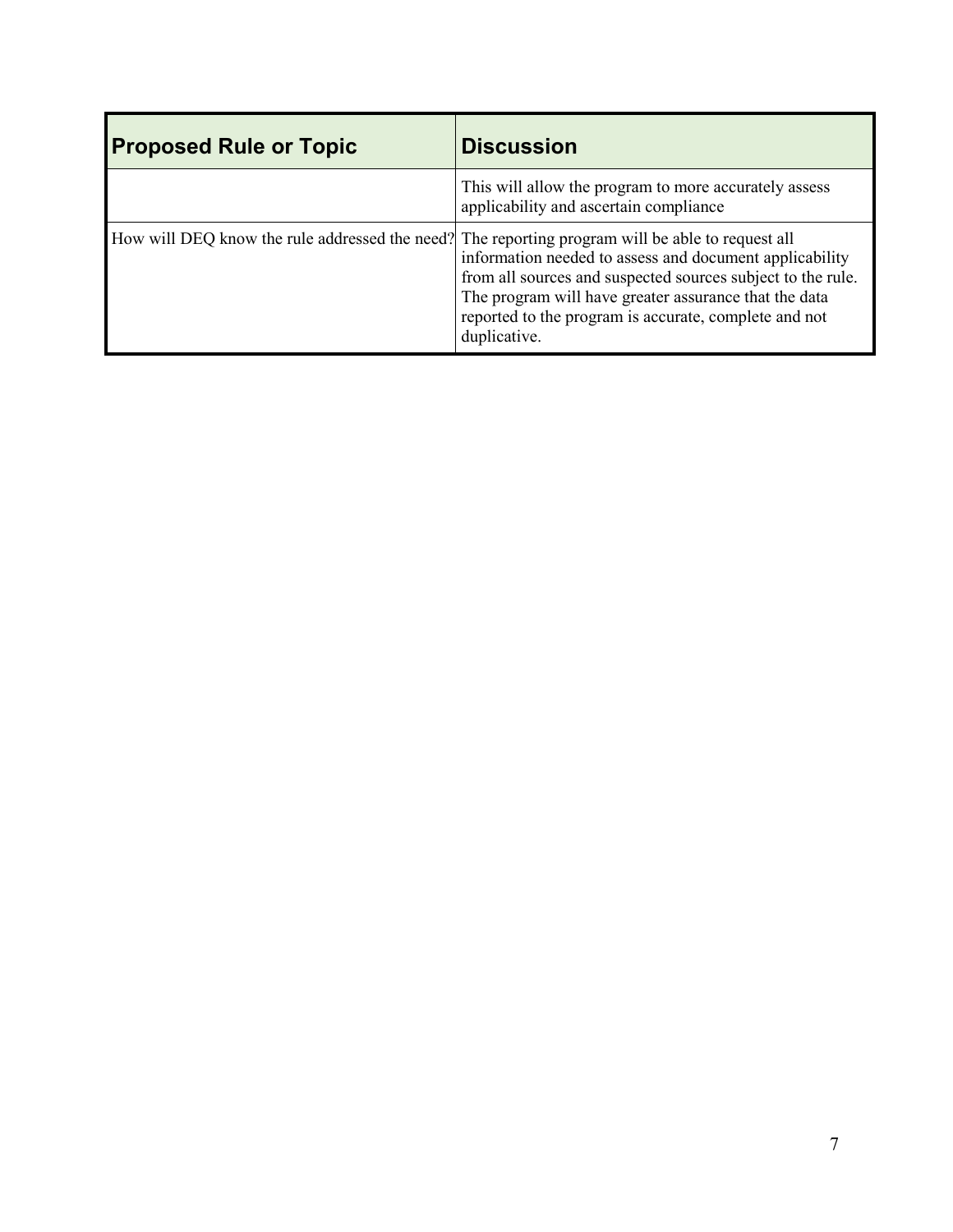## <span id="page-7-0"></span>**Rules affected, authorities, supporting documents**

**Lead division** Air Quality **Program or activity** Greenhouse Gas Reporting **Chapter 340 action**

Amend - OAR

340-215-0020 340-215-0030 340-215-0040

#### **Statutory authority - ORS**

ORS 468.020 ORS 468A.050 ORS 468A.280

**Statute implemented - ORS**<br>ORS 468.095

ORS 468 ORS 468A ORS 468.095

### **Documents relied on for rulemaking**

| <b>Document title</b>            | <b>Document location</b>                                                                                                        |
|----------------------------------|---------------------------------------------------------------------------------------------------------------------------------|
| DEQ 2010 Rulemaking Staff Report | 700 NE Multnomah St Ste 600<br>Portland, OR 97232-4100                                                                          |
| DEQ 2015 Rulemaking Staff Report | 700 NE Multnomah St Ste 600<br>Portland, OR 97232-4100                                                                          |
| EPA 40 CFR Part 98 Rules         | https://www.ecfr.gov/cgi-bin/text-<br>idx?c=ecfr&SID=be77ce6e756f0befaa0dd95743<br>342e&tpl=/ecfrbrowse/Title40/40cfr98 main 02 |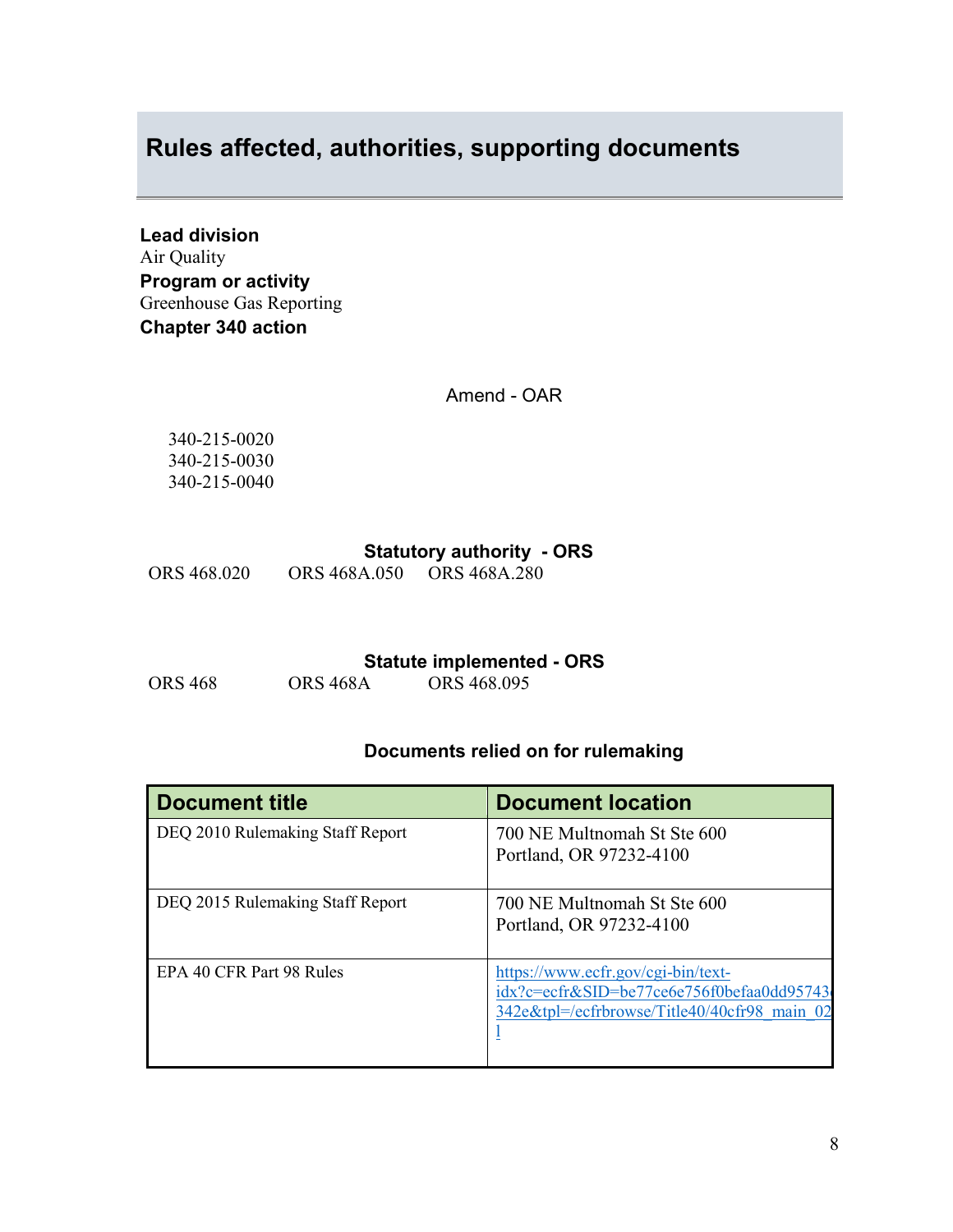# <span id="page-8-0"></span>**Fee Analysis**

The proposed rule changes do not involve changes to fees.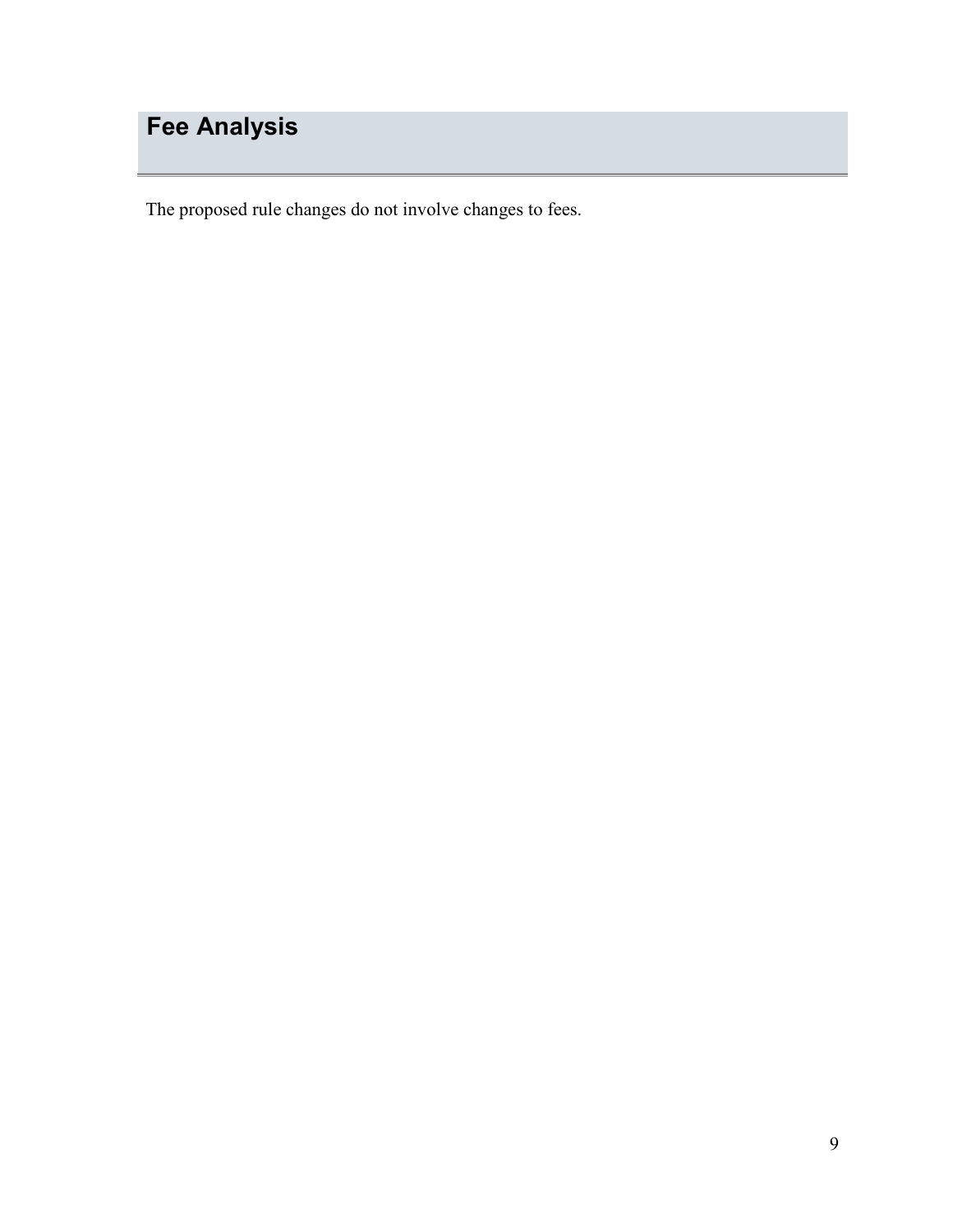## <span id="page-9-0"></span>**Statement of fiscal and economic impact**

## **Fiscal and Economic Impact**

DEQ estimates no change in fiscal impact as a result of the proposed changes to the rule. The proposed changes only clarify language in the rule and do not increase the reporting burden or fees to regulated entities.

### **Statement of Cost of Compliance**

For all regulated entities DEQ estimates no change in the cost of compliance as a result of the proposed changes to the rule. The proposed changes only clarify language in the rule and do not increase the reporting burden to regulated entities.

### **State agencies**

The proposed changes only clarify language in the rule and do not increase the reporting burden or fees to regulated entities or state agencies.

### **Local governments**

The proposed changes only clarify language in the rule and do not increase the reporting burden or fees to regulated entities or local governments.

### **Public**

The proposed changes only clarify language in the rule and do not increase the reporting burden or fees to regulated entities. There are no direct or indirect fiscal impacts as a result of the proposed rules to the public.

### **Large businesses - businesses with more than 50 employees**

DEQ does not anticipate any change in the fiscal impacts from the proposed rules to large businesses. The proposed changes only clarify language in the rule and do not increase the reporting burden to regulated entities. This rulemaking would not change the existing cost of compliance or reporting fees

### **Small businesses – businesses with 50 or fewer employees**

DEQ does not anticipate any change in the fiscal impacts from the proposed rules to small businesses. The proposed changes only clarify language in the rule and do not increase the reporting burden to regulated entities. This rulemaking would not change the existing cost of compliance.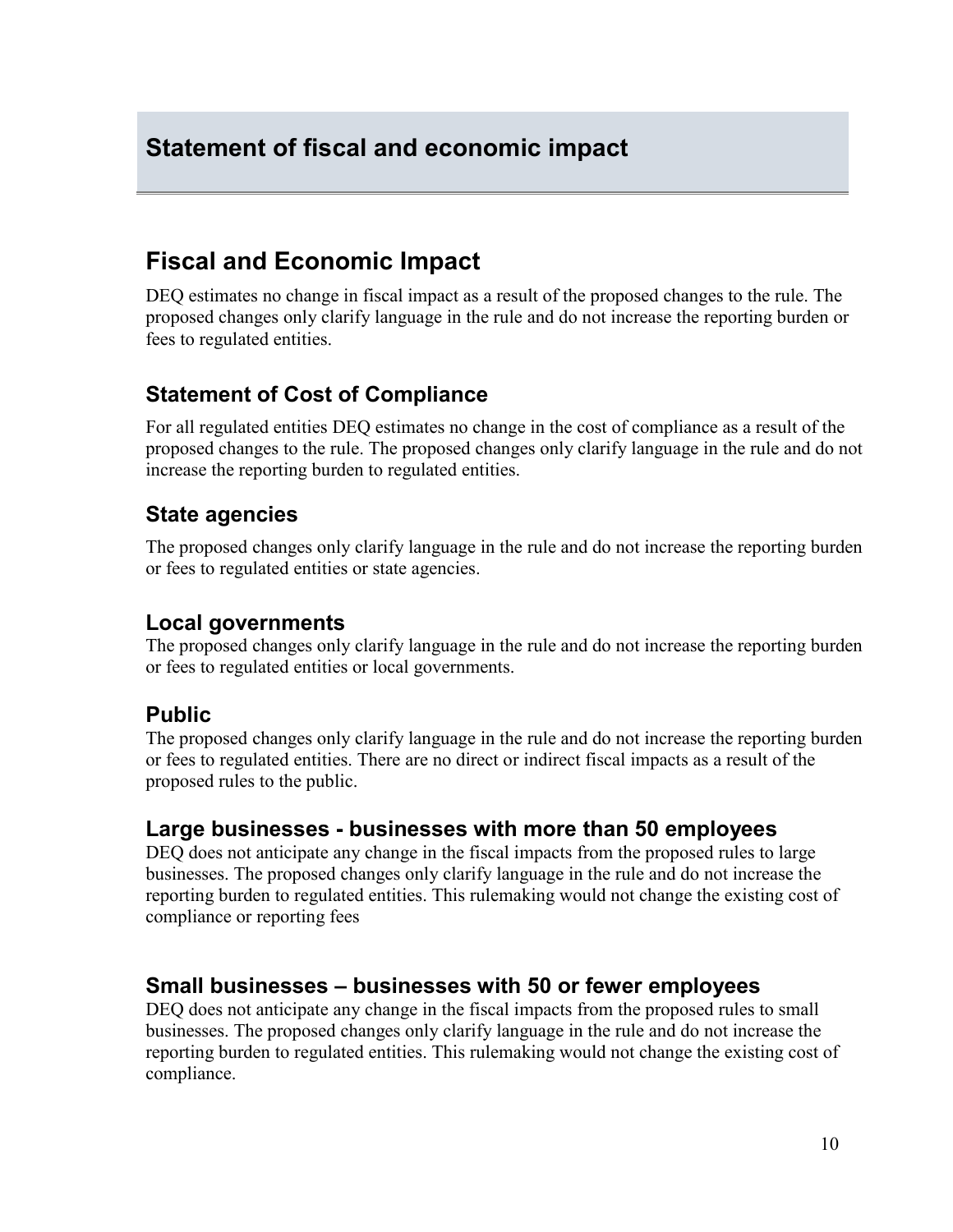#### **a. Estimated number of small businesses and types of businesses and industries with small businesses subject to proposed rule.**

An analysis of the companies currently subject to the reporting rule allowed DEQ to estimate that approximately 50 small business are currently subject to reporting. These include small fuel distributors, propane wholesalers and consumer-owned utilities.

#### **b. Projected reporting, recordkeeping and other administrative activities, including costs of professional services, required for small businesses to comply with the proposed rule.**

No additional activities are required to comply with the proposed rules and no changes would be made to fees currently required by the program. To determine applicability for reporting DEQ will rely on records currently maintained by the businesses.

### **c. Projected equipment, supplies, labor and increased administration required for small businesses to comply with the proposed rule.**

No additional resources are required for compliance with the proposed rules and no changes would be made to fees currently required by the program.

#### **d. Describe how DEQ involved small businesses in developing this proposed rule.**

DEQ involved small business in the original stakeholder advisory committee meetings in 2009 and sent letters to businesses that DEQ anticipated would be impacted by the original rules. DEQ has continued to provide notice of any changes to the rule or protocols to affected businesses and stakeholders.

| <b>Document title</b>               | <b>Document location</b>    |
|-------------------------------------|-----------------------------|
| 2015 Greenhouse Gas Rulemaking      | 700 NE Multnomah St Ste 600 |
| Notice                              | Portland, OR 97232-4100     |
| <b>Greenhouse Gas Reporting</b>     | 700 NE Multnomah St Ste 600 |
| Requirements and Fees: Statement of | Portland, OR 97232-4100     |
| Need and Fiscal and Economic        |                             |
| Impact                              |                             |

# **Documents relied on for fiscal and economic impact**

# **Advisory committee**

DEQ did not convene an advisory committee. The changes proposed to the rule clarify and update rule language and do not change reporting obligations or fees under the rule. DEQ found that there would be no new significant adverse fiscal impacts due to the nature of the rule changes.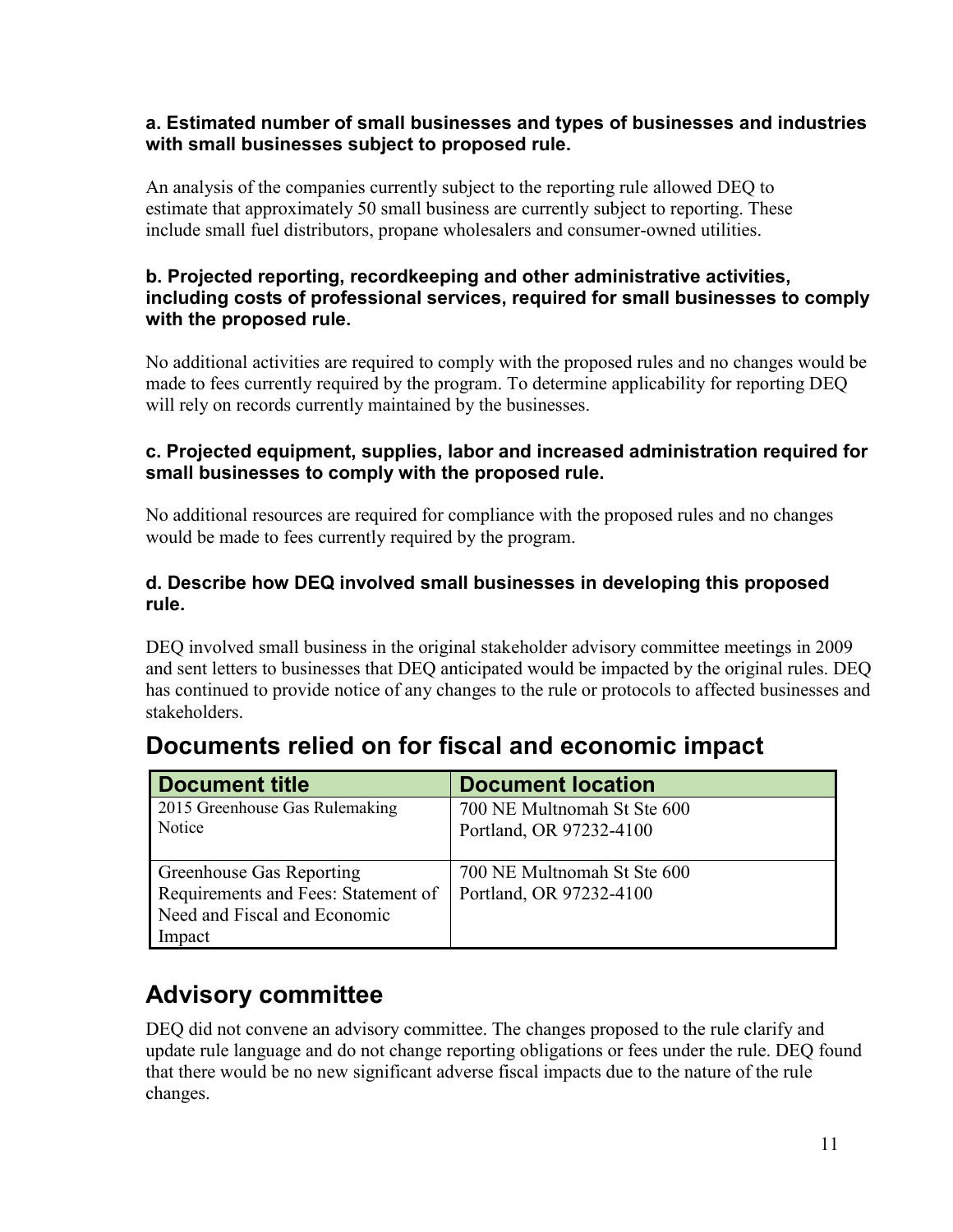# **Housing cost**

As ORS 183.534 requires, DEQ evaluated whether the proposed rules would have an effect on the development cost of a 6,000-square-foot parcel and construction of a 1,200-square-foot detached, single-family dwelling on that parcel. DEQ determined the proposed rules would have no effect on the development costs because the proposed changes clarify the rule language but do not change reporting obligations or fees for regulated entities creating no additional reporting burden.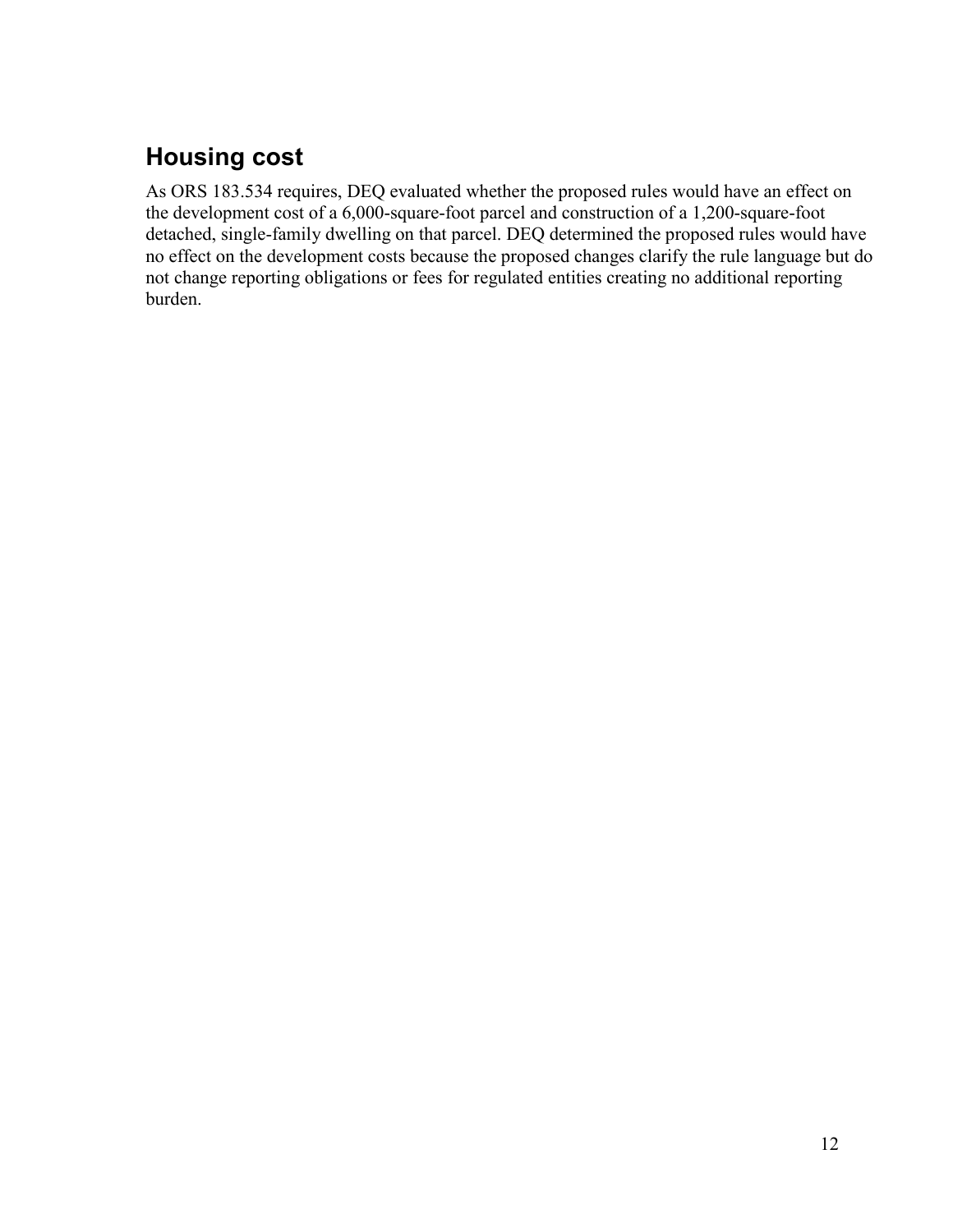## <span id="page-12-0"></span>**Federal relationship**

### **Relationship to federal requirements**

ORS 183.332, 468A.327 and OAR 340-011-0029 require DEQ to attempt to adopt rules that correspond with existing equivalent federal laws and rules unless there are reasons not to do so.

The proposed rules would adopt federal quantification methodology from 40 CFR part 98 for calculating greenhouse gas emissions from large air permitted facilities.

The proposed rules add requirements in addition to federal requirements. The federal threshold for reporting by air permitted facilities is 25,000 metric tons of carbon dioxide equivalent. DEQ's rules have a lower threshold requiring any air permitted facility emitting over 2,500 metric tons of carbon dioxide equivalent to report. In addition, DEQ's rules require reporting from additional sources not subject to federal reporting rules including reporting by natural gas suppliers, fuel suppliers, electricity suppliers, and landfills.

The additional requirements allow DEQ to collect more comprehensive state level data on large sources of greenhouse gases needed to assess Oregon's contribution to global emissions for major emitting sectors and for emissions and policy analysis.

What alternatives did DEQ consider if any?

DEQ allows currently submitted to EPA but did not propose the alternative for adoption because the public reports were not sufficient for determining emissions from all sources of greenhouse gases. However, this rulemaking aligns the required quantification methodology with federal requirements reducing the reporting burden to sources.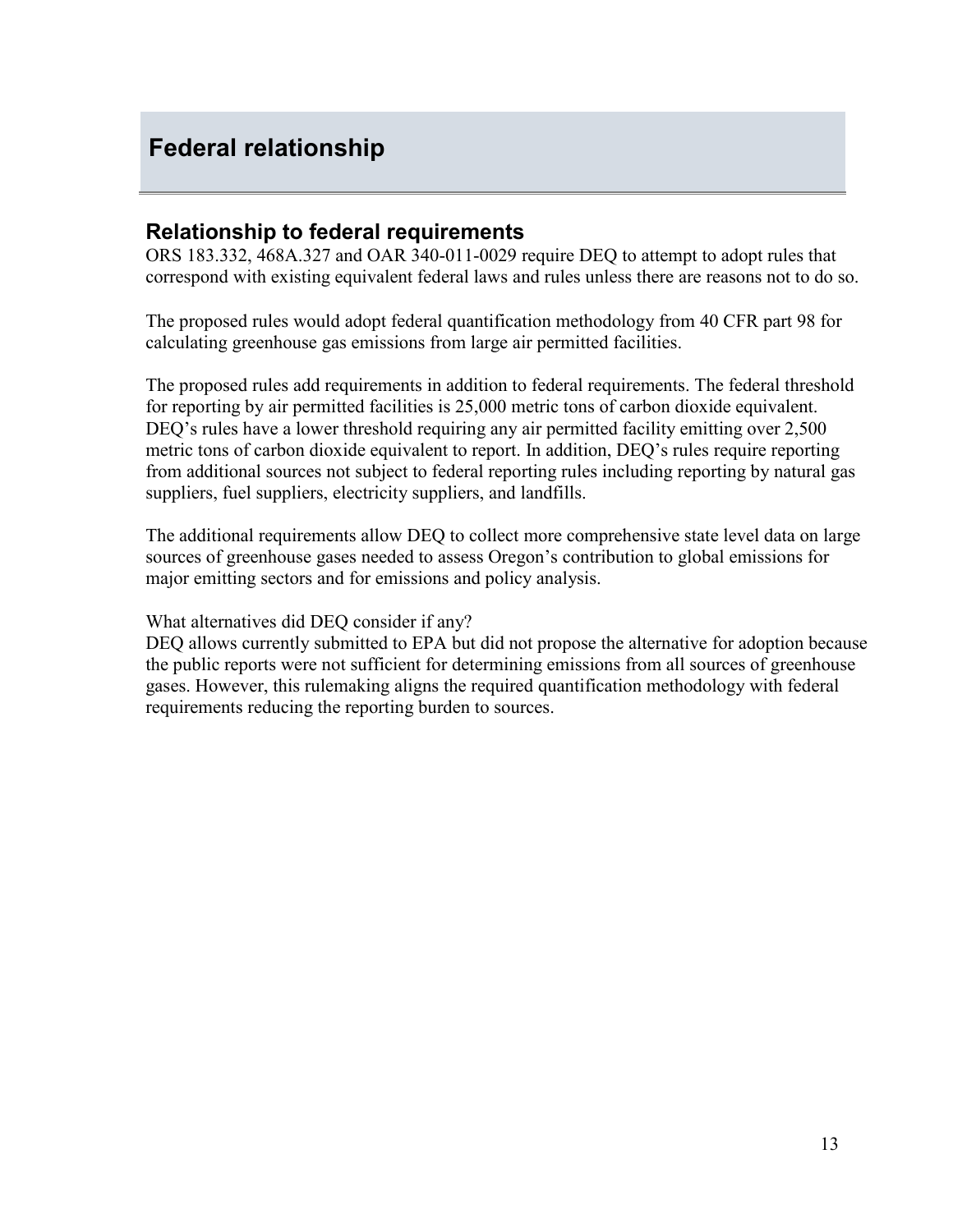## <span id="page-13-0"></span>**Land use**

## **Land-use considerations**

In adopting new or amended rules, ORS 197.180 and OAR 340-018-0070 require DEQ to determine whether the proposed rules significantly affect land use. If so, DEQ must explain how the proposed rules comply with state wide land-use planning goals and local acknowledged comprehensive plans.

Under OAR 660-030-0005 and OAR 340 Division 18, DEQ considers that rules affect land use if:

- The statewide land use planning goals specifically refer to the rule or program, or
- The rule or program is reasonably expected to have significant effects on:
	- o Resources, objectives or areas identified in the statewide planning goals, or
	- o Present or future land uses identified in acknowledged comprehensive plans

To determine whether the proposed rules involve programs or actions that affect land use, DEQ reviewed its Statewide Agency Coordination plan, which describes the DEQ programs that have been determined to significantly affect land use. DEQ considers that its programs specifically relate to the following statewide goals:

#### Goal Title

- 5 Open Spaces, Scenic and Historic Areas, and Natural Resources
- 6 Air, Water and Land Resources Quality
- 9 Ocean Resources
- 11 Public Facilities and Services
- 16 Estuarial Resources

Statewide goals also specifically reference the following DEQ programs:

- Nonpoint source discharge water quality program Goal 16
- Water quality and sewage disposal systems Goal 16
- Water quality permits and oil spill regulations Goal 19

## **Determination**

DEQ determined that the proposed rules do not affect land use under OAR 340-018-0030 or DEQ's State Agency Coordination Program.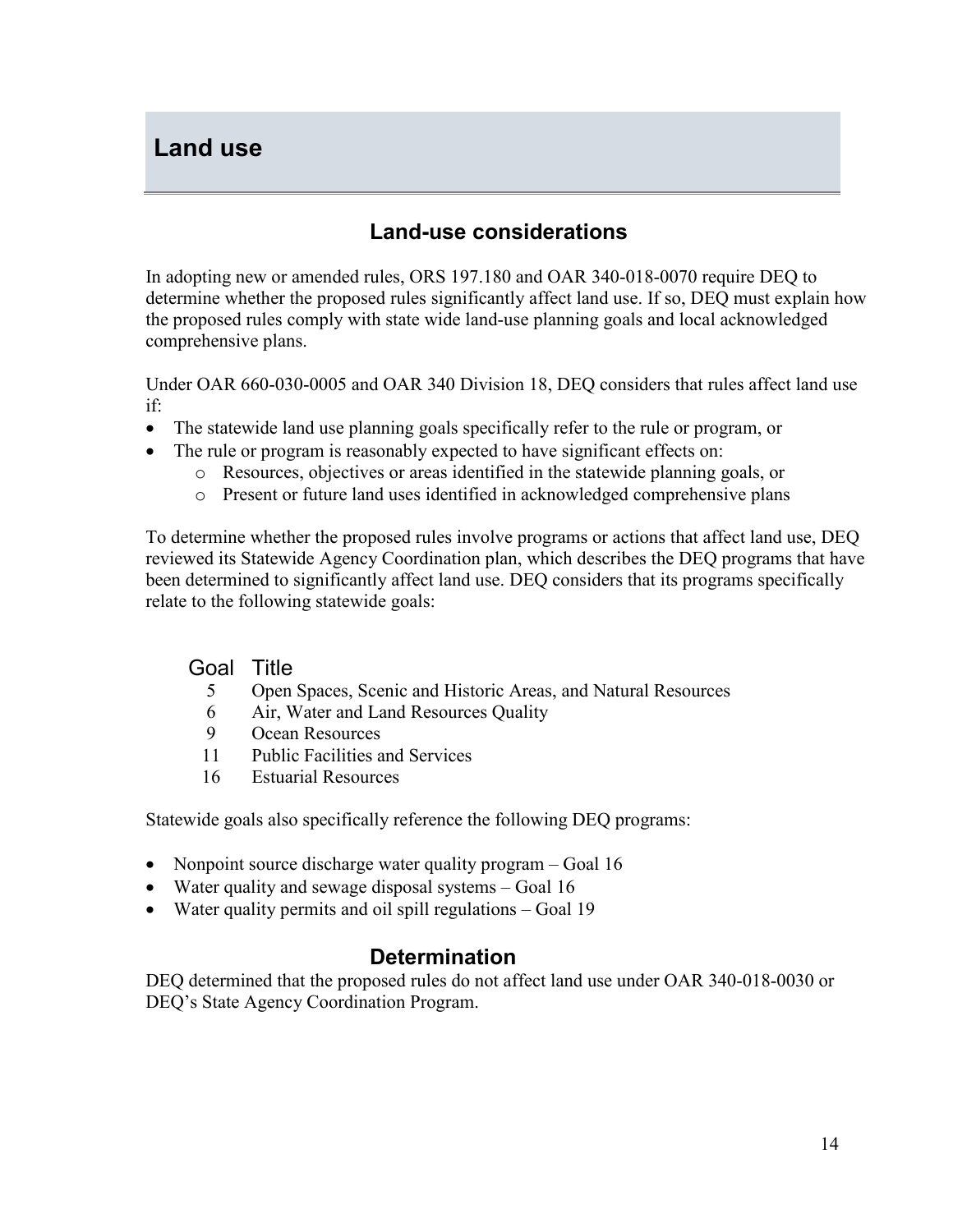# <span id="page-14-0"></span>**Stakeholder and public involvement**

## **Advisory committee**

DEQ did not convene an advisory committee because the changes proposed to the rule clarify and update rule language but do not change reporting obligations or fees under the rule.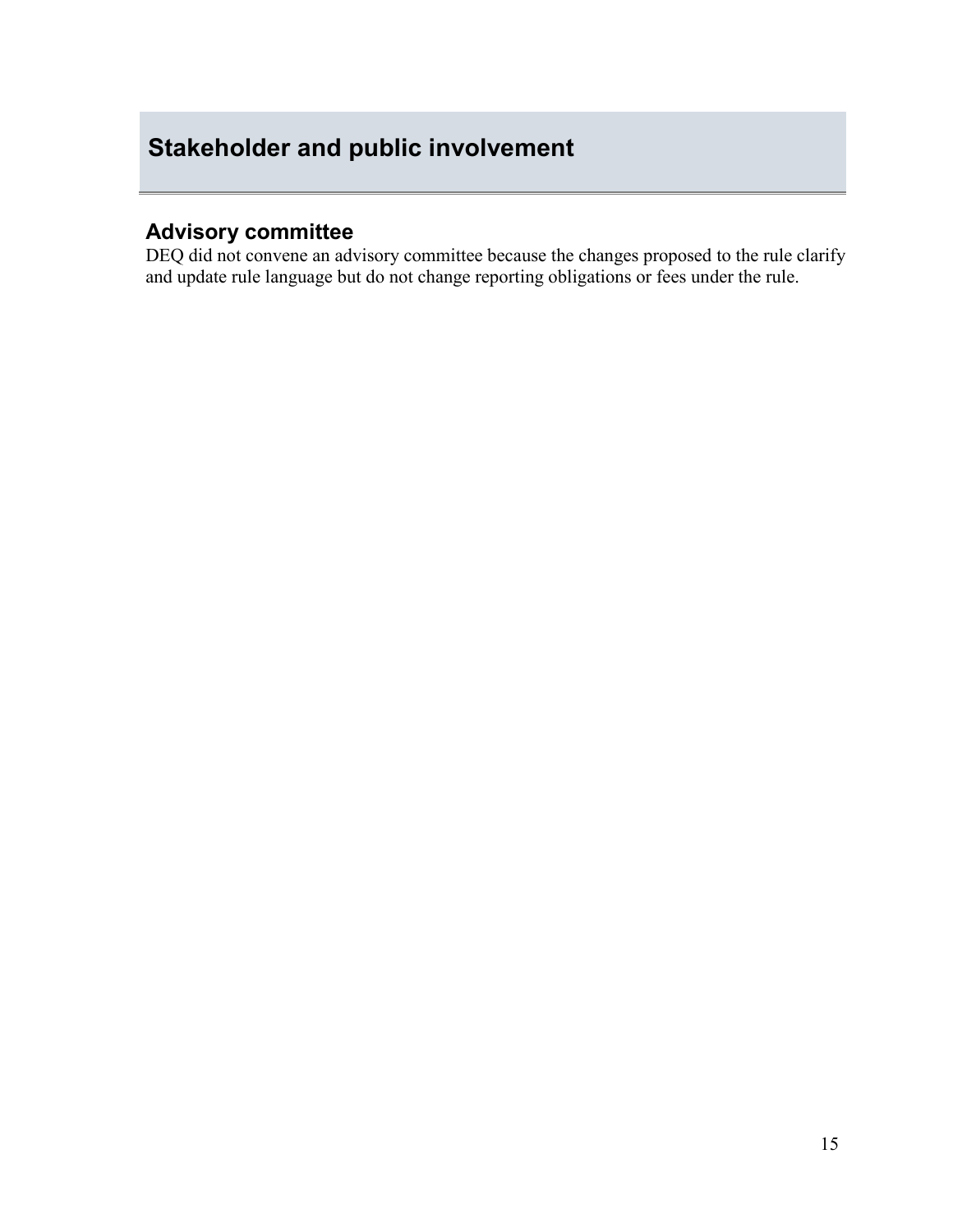# <span id="page-15-0"></span>**Public notice and hearings**

## **Public notice**

DEQ provided notice of the proposed rulemaking and rulemaking hearing on November  $28<sup>th</sup>$ , 2018 by:

- On October 26, 2018 filing notice with the Oregon Secretary of State for publication in the November 1, 2018 Oregon Bulletin;
- Notifying the EPA by mail;
- Posting the Notice, Invitation to Comment and Draft Rules on the web page for this rulemaking, located at: [Greenhouse Gas 2018;](https://www.oregon.gov/deq/Regulations/rulemaking/Pages/rGHG2018.aspx)

• Emailing approximately 11,335 interested parties on the following DEQ lists through GovDelivery:

- Rulemaking
- Greenhouse Gas Reporting
- DEQ Public Notices
- Climate Change
- Emailing 300 stakeholders currently registered in DEQ's greenhouse gas reporting program
- Emailing the following key legislators required under [ORS 183.335:](http://www.leg.state.or.us/ors/183.html)
	- Representative Tina Kotek, House Speaker,
	- Senator Peter Courtney, Senate President
	- Senator Michael Dembrow, Chair, Senate Environment and Natural Resources **Committee**
	- Representative Ken Helm, Chair, House Committee on Energy and Environment
- Postings on Twitter and Facebook
- Posting on the DEQ event calendar: [DEQ Calendar](http://oregon.gov/deq/Pages/Events.aspx)

## **Public hearings**

DEQ plans to hold one public hearing(s). The details are listed below. Anyone can attend a hearing in person, or by webinar or teleconference.

DEQ will consider all written comments received at the hearings listed below before completing the draft rules. DEQ will summarize all comments and respond to comments in the Environmental Quality Commission staff report.

#### **Hearing 1**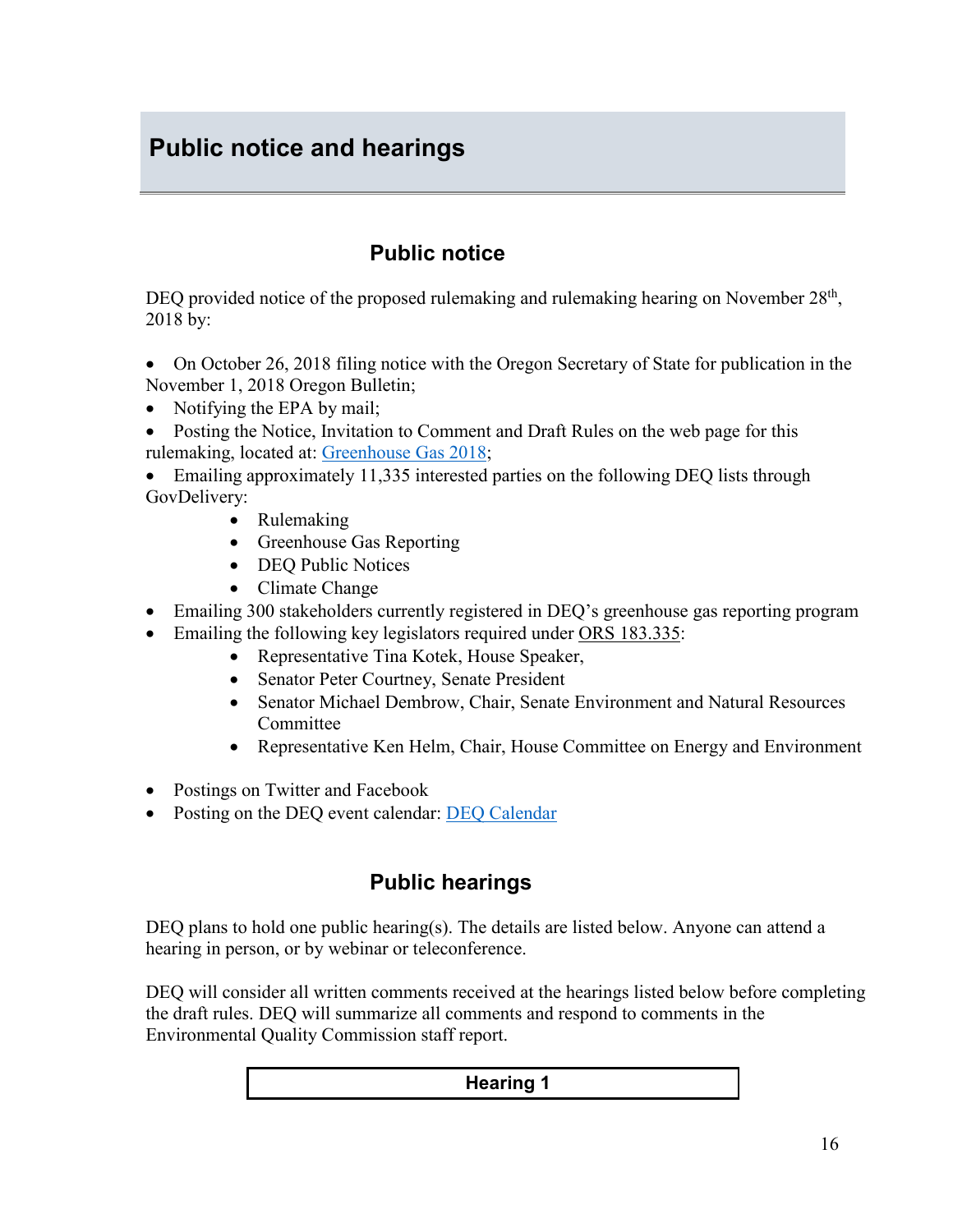| Date                                                                             | November 28th, 2018         |
|----------------------------------------------------------------------------------|-----------------------------|
| Time                                                                             | 1 <sub>pm</sub>             |
| <b>Street Address</b>                                                            | 700 NE Multnomah St Ste 600 |
| Conference Room                                                                  | 1101                        |
| <b>City</b>                                                                      | Portland, Oregon            |
| <b>Presiding Officer</b>                                                         | DEQ staff                   |
| <b>Staff Presenter</b>                                                           | Elizabeth Elbel             |
| <b>Call-in Phone Number</b>                                                      | 888-278-0296                |
| <b>Participant ID</b>                                                            | 8040259                     |
| Instructions on how to access Webinar instructions<br>webinar and teleconference |                             |

# **How to comment on the proposed rules:**

## **Submit comment online**

[Greenhouse Gas 2018 Comment Page](http://www.oregon.gov/deq/RulesandRegulations/Pages/comments/CGHG2018.aspx)

## **Note for public university students:**

ORS 192.501(29) allows Oregon public university and OHSU students to protect their university email addresses from disclosure under Oregon's public records law. If you are an Oregon public university or OHSU student you may omit your email address when you complete the online form to submit a comment.

## **By mail**

Oregon DEQ Attn: Elizabeth Elbel 700 NE Multnomah St Ste 600 Portland, OR 97232-4100

## **At the hearing**

# **Close of public comment period**

The comment period will close 4 p.m. on November 30, 2018

# **Accessibility Information**

You may review copies of all documents referenced in this announcement at: Oregon Department of Environmental Quality 700 NE Multnomah St., Ste. 600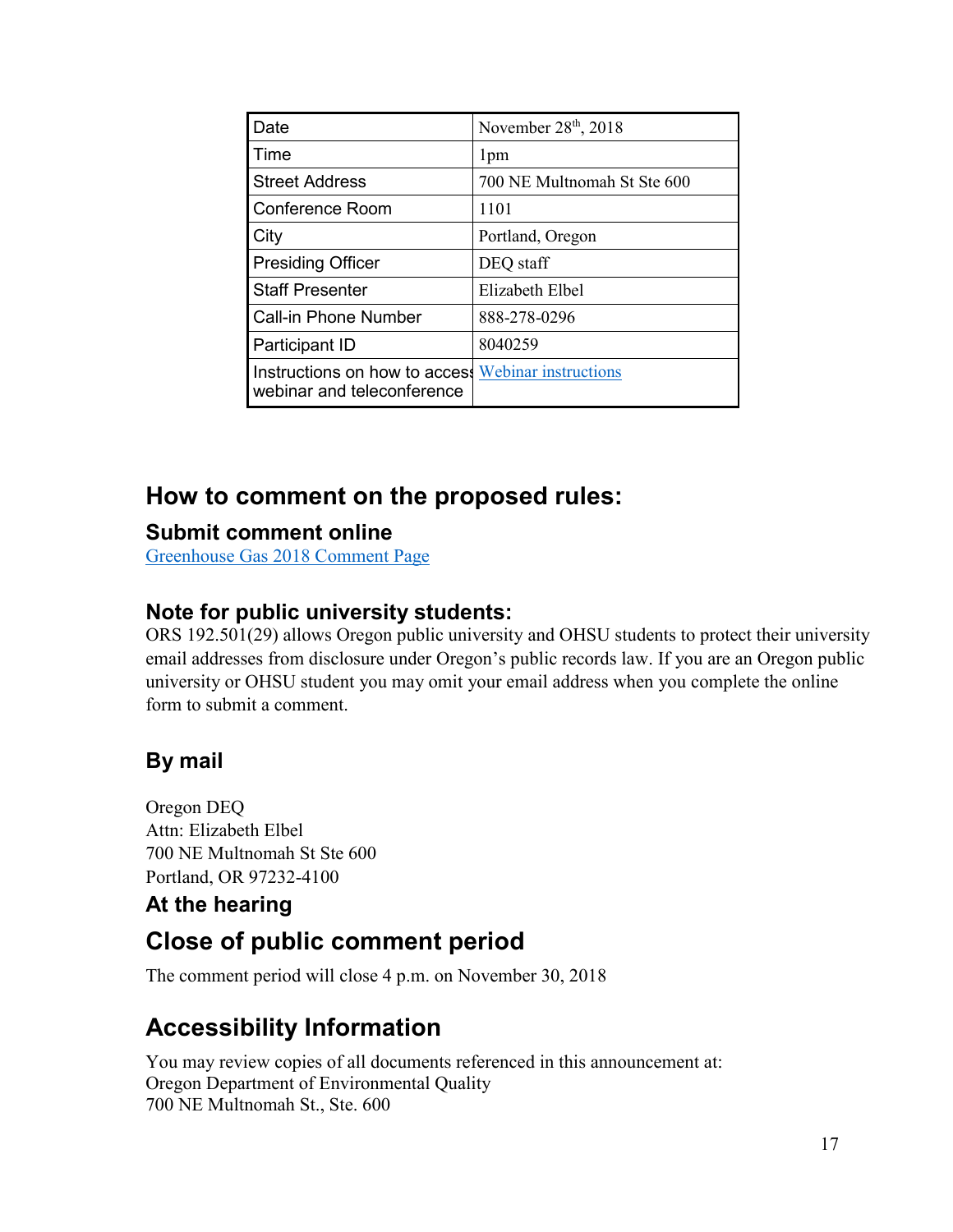Portland, OR, 97232

To schedule a review of all websites and documents referenced in this announcement, call Elizabeth Elbel, Portland, 503-229-6476. (800-452-4011, ext. 5622 toll-free in Oregon).

Please notify DEQ of any special physical or language accommodations or if you need information in large print, Braille or another format. To make these arrangements, contact DEQ, Portland, at 503-229-5696 or call toll-free in Oregon at 1-800-452-4011, ext. 5696; fax to 503- 229-6762; or email to  $\frac{deqinfo(\omega) \text{deg.state. or.}}{\text{data.}$  Hearing impaired persons may call 711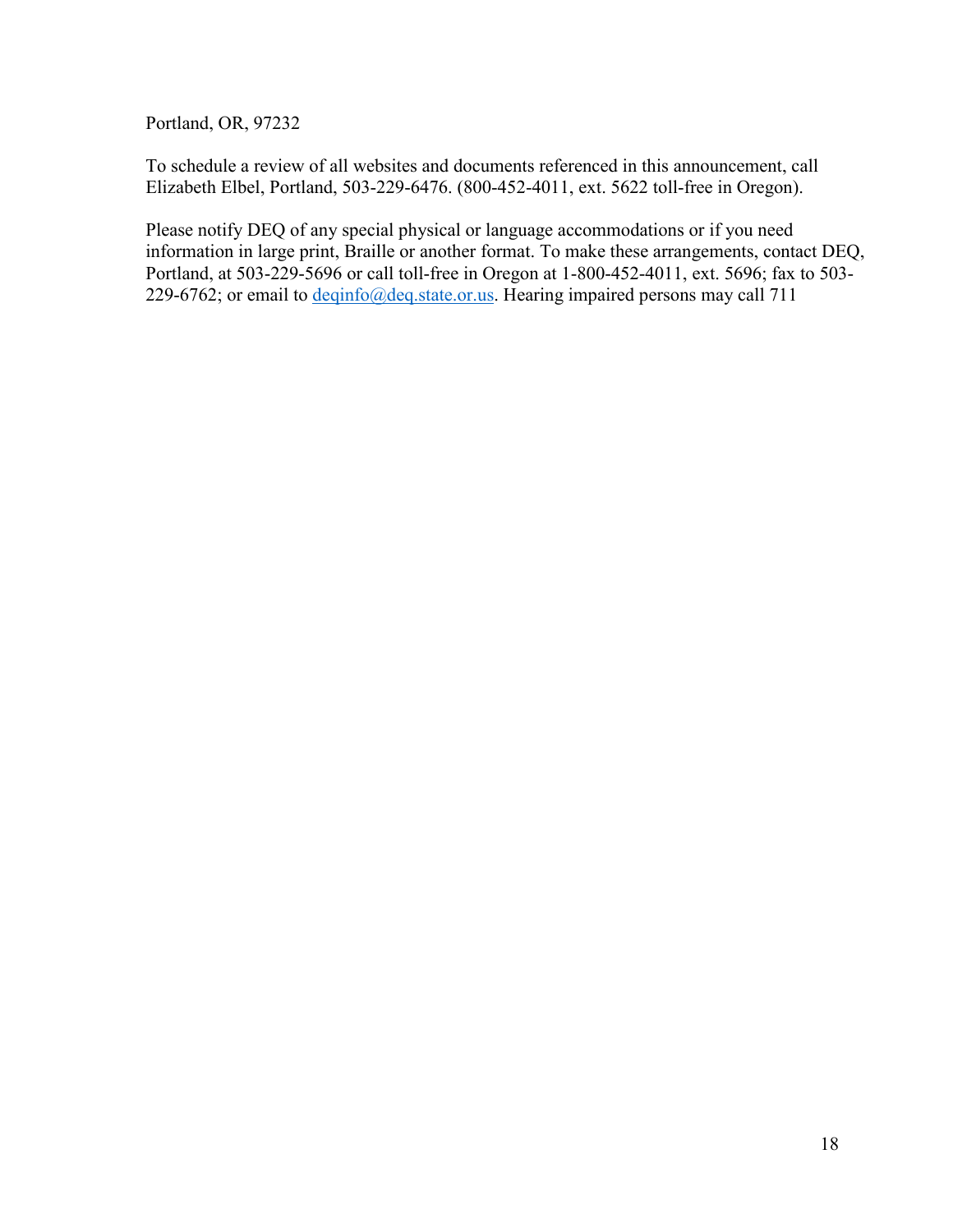## <span id="page-18-0"></span>**Draft Rules - With Edits Highlighted**

Key to Identifying Changed Text: Deleted Text New/inserted text Text deleted from one location - and moved to another location

#### **DEPARTMENT OF ENVIRONMENTAL QUALITY**

#### **Division 215 GREENHOUSE GAS REPORTING REQUIREMENTS**

#### **[340-215-0010](https://secure.sos.state.or.us/oard/viewSingleRule.action?ruleVrsnRsn=73180)**

#### **Purpose and Scope**

(1) This division establishes requirements and procedures for annually registering and reporting greenhouse gas emissions to DEQ.

(2) Subject to the requirements in this division and OAR 340-200-0010(3), the EQC designates LRAPA to implement the rules in this division within its area of jurisdiction.

**Statutory/Other Authority:** ORS 468.020, 468A.050 & 468A.280 **Statutes/Other Implemented:** ORS 468 & 468A **History:** DEQ 12-2015, f. & cert. ef. 12-10-15 DEQ 11-2011, f. & cert. ef. 7-21-11 DEQ 12-2010, f. & cert. ef. 10-27-10 DEQ 13-2008, f. & cert. ef. 10-31-08

#### **[340-215-0020](https://secure.sos.state.or.us/oard/viewSingleRule.action?ruleVrsnRsn=73184) Definitions**

The definitions in OAR 340-200-0020 and this rule apply to this division. If the same term is defined in this rule and OAR 340-200-0020, the definition in this rule applies to this division.

(1) "Biomass" means non-fossilized and biodegradable organic material originating from plants, animals, and micro-organisms, including products, byproducts, residues and waste from agriculture, forestry, and related industries, as well as the non-fossilized and biodegradable organic fractions of industrial and municipal wastes, including gases and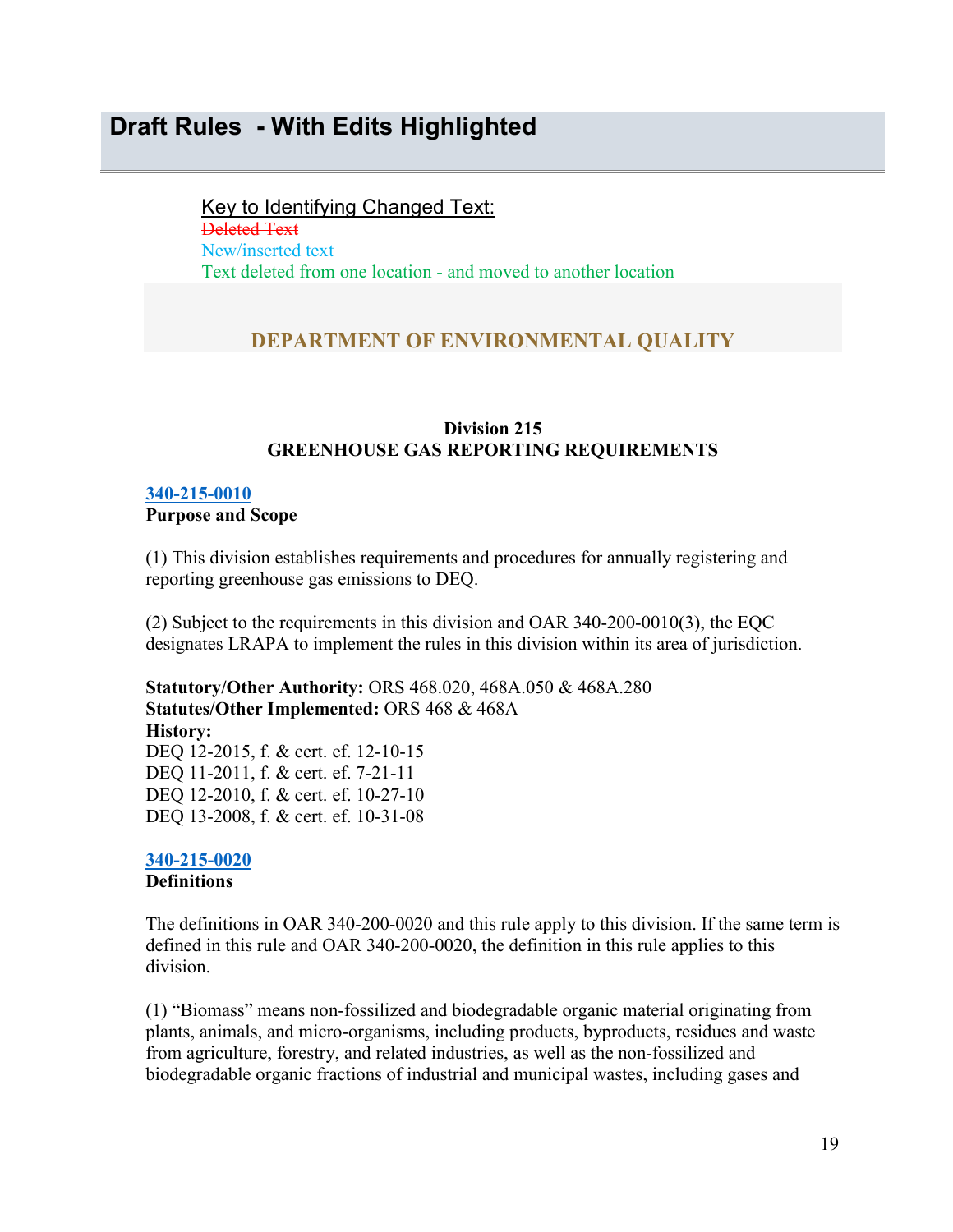liquids recovered from the decomposition of non-fossilized and biodegradable organic matter.

(2) "C.F.R." means Code of Federal Regulations and, unless otherwise expressly identified, refers to the July 1, 2015 December 9, 2016 edition.

(3) "Consumer-owned utility" means a people's utility district organized under ORS Chapter 261, a municipal utility organized under ORS Chapter 225 or an electric cooperative organized under ORS Chapter 62.

(4) "Direct emissions" means emissions from an air contamination source, including but not limited to fuel combustion activities, process related emissions, and fugitive emissions.

(5) "Electricity service supplier" has the meaning given that term in ORS 757.600.

(6) "Fluorinated greenhouse gas" or "fluorinated GHG" means:

(a) Sulfur hexafluoride (SF6), nitrogen trifluoride (NF3), and,

(b) Any fluorocarbon, except for:

(A) Controlled substances as defined at 40 C.F.R. part 82, subpart A and,

(B) Substances with vapor pressures of less than 1 mm of Hg absolute at 25 degrees C, including without limitation any hydrofluorocarbon, any perfluorocarbon, any fully fluorinated linear, branched or cyclic alkane, ether, tertiary amine or aminoether, any perfluoropolyether, and any hydrofluoropolyether.

(c) However, "fluorinated greenhouse gas" or "fluorinated GHG" does not include: fully fluorinated GHGs; saturated hydrofluorocarbons with 2 or fewer carbon-hydrogen bonds; saturated hydrofluorocarbons with 3 or more carbon-hydrogen bonds; saturated hydrofluoroethers and hydrochlorofluoroethers with 1 carbon-hydrogen bond; saturated hydrofluoroethers and hydrochlorofluoroethers with 2 carbon-hydrogen bonds; saturated hydrofluoroethers and hydrochlorofluoroethers with 3 or more carbon-hydrogen bonds; fluorinated formates; fluorinated acetates, carbonofluoridates, and fluorinated alcohols other than fluorotelomer alcohols; unsaturated PFCs, unsaturated HFCs, unsaturated HCFCs, unsaturated halogenated ethers, unsaturated halogenated esters, fluorinated aldehydes, and fluorinated ketones; fluorotelomer alcohols; or fluorinated GHGs with carbon-iodine bonds.

(7) "Greenhouse gas or GHG" means carbon dioxide (CO2), methane (CH4), nitrous oxide (N20) and, sulfur hexafluoride (SF6), hydrofluorocarbons (HFCs), perfluorocarbons (PFCs), and other fluorinated greenhouse gases fluorinated greenhouse gases or fluorinated GHG as defined in this section. 40 C.F.R. part 98.

(8) "Hydrofluorocarbons" (HFCs) means gaseous chemical compounds containing only hydrogen, carbon and fluorine atoms.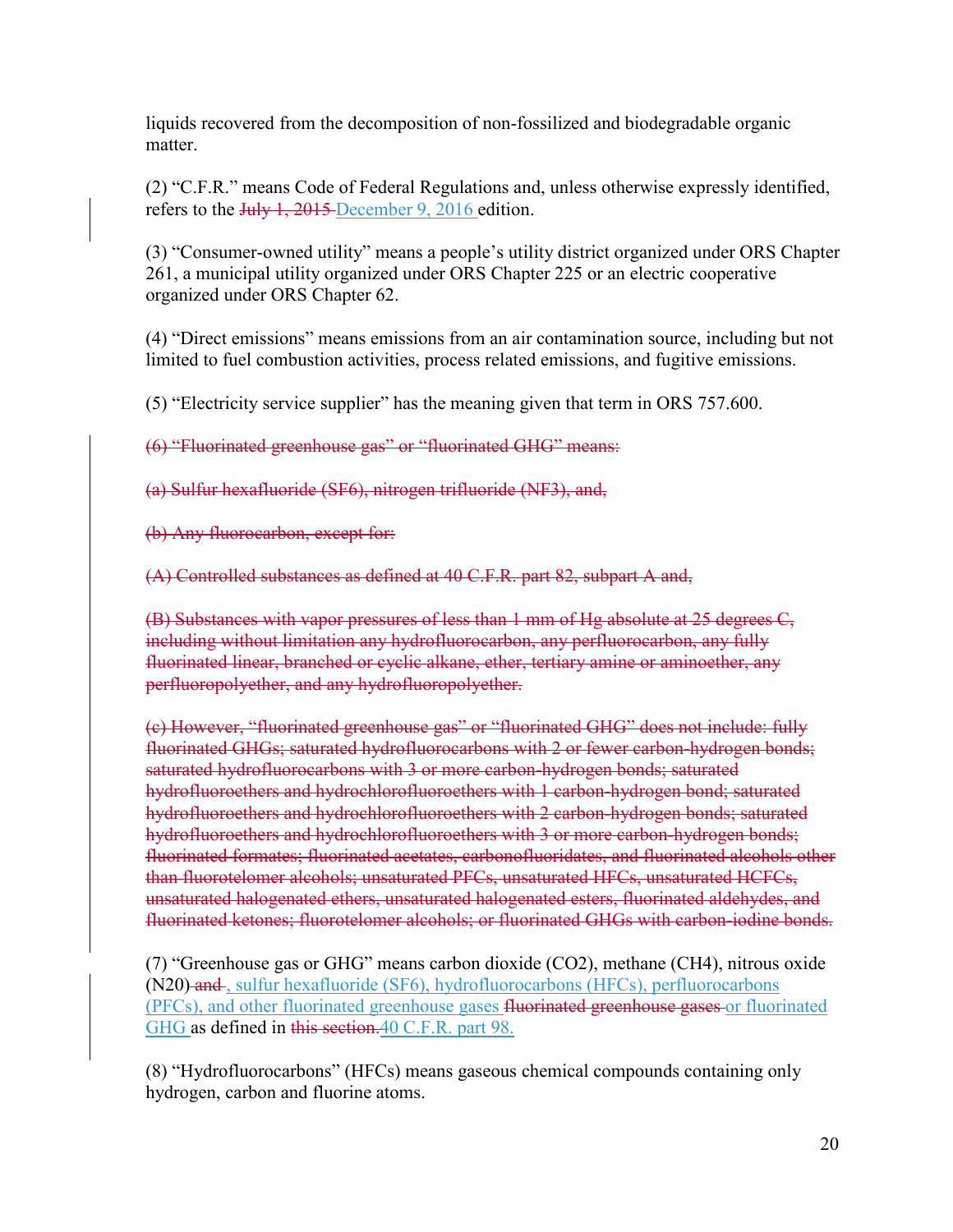(9) To "Import" means owning electricity or fuel from locations outside of Oregon at the time electricity is brought into this state through transmission equipment or at the time fuel is brought into this state by any means of transport, other than fuel brought into this state in the fuel tank of a vehicle used to propel the vehicle.

(10) "Investor-owned utility" means a utility that sells electricity and that a corporation with shareholders operates.

(11) "Metric ton, tonne, or metric tonne" means one metric tonne (1000 kilograms) or 2204.62 pounds.

(12) "Perfluorocarbons" (PFCs) means gaseous chemical compounds containing only carbon and fluorine atoms.

(13) "Year" means calendar year.

**Statutory/Other Authority:** ORS 468A.050 & 468A.280 **Statutes/Other Implemented:** ORS 468 & 468A **History:** DEO 12-2015, f. & cert. ef. 12-10-15 DEQ 11-2011, f. & cert. ef. 7-21-11

DEQ 12-2010, f. & cert. ef. 10-27-10 DEQ 13-2008, f. & cert. ef. 10-31-08

#### **[340-215-0030](https://secure.sos.state.or.us/oard/viewSingleRule.action?ruleVrsnRsn=73188)**

#### **Applicability**

(1) The greenhouse gases defined in OAR 340-215-0020 are subject to OAR 340-215-0030 through 340-215-0060.

(2) Air contamination sources. Any owner or operator of a source listed in subsections (a) through (c) must register and report greenhouse gases directly emitted during the previous year, if the source's direct emissions of carbon dioxide equivalent of greenhouse gases meet or exceed 2,500 metric tons during the previous year. Once a source's direct emissions of carbon dioxide equivalent of greenhouse gases meet or exceed 2,500 metric tons during a year, the owner or operator must annually register and report in each subsequent year, regardless of the amount of the source's direct emissions of greenhouse gases in future years, except as provided in sections (7) and (8).

(a) Any source required to obtain a Title V Operating Permit, including those issued under OAR chapter 340, division 218.

(b) Any source required to obtain an Air Contaminant Discharge Permit, including those issued under OAR chapter 340, division 216.

(c) The following sources not otherwise listed in subsection (a) or (b):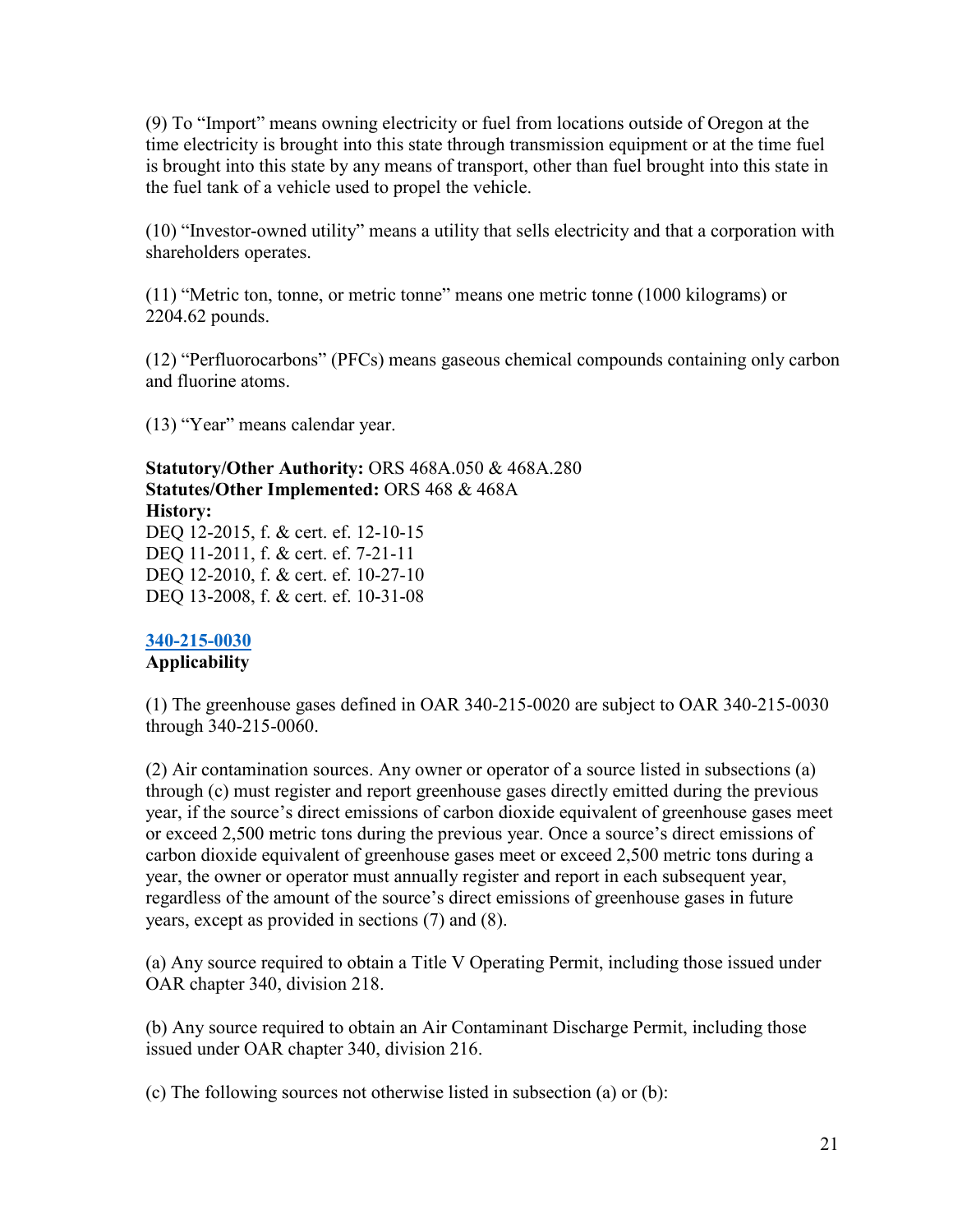(A) Solid waste disposal facilities required to obtain a permit issued under OAR chapter 340, divisions 93 through 96, excluding facilities that did not accept waste during the previous year and that 40 C.F.R. part 98 does not require the facility to report greenhouse gas emissions to the EPA.

(B) Wastewater treatment facilities required to obtain an individual National Pollutant Discharge Elimination System permit issued under OAR chapter 340, division 45.

(3) Gasoline, diesel and aircraft Ffuel dealers suppliers including but not limited to gasoline, diesel and aircraft dealers. Any person listed in this section that imports, sells or distributes gasoline, diesel or aircraft fuel for use in the state must register and report as OAR 340-215-  $0040(2)$  requires:

(a) Any dealer, as that term is defined in ORS 319.010, that is subject to the Oregon Motor Vehicle and Aircraft Fuel Dealer License Tax under OAR chapter 735, division 170;

(b) Any seller, as that term is defined in ORS 319.520, that is subject to the Oregon Use Fuel Tax under OAR chapter 735, division 176; and

(c) Any person that imports, sells or distributes at least 5,500 gallons of gasoline, diesel or aircraft fuel during a year for use in the state and that is not subject to the Oregon Motor Vehicle and Aircraft Fuel Dealer License Tax or the Oregon Use Fuel Tax under OAR chapter 735, divisions 170 and 176.

(d) Persons listed in sections OAR 340-215-0030(3)(b) and (c) are not required to register and report gasoline, diesel or aircraft fuel reported under this division by dealers described in OAR 340-215-0030(3)(a).

(4) Natural gas suppliers. Any person that imports, sells or distributes natural gas to end users in the state must register and report in accordance with OAR 340-215-0040(3).

(5) Propane importersPropane suppliers.

(a) Any person that imports, sells or distributes propane for use in the state must register and report in accordance with OAR 340-215-0040(4).

(b) Persons that import propane for use in the state are not subject to subsection (5)(a) if:

(A) All imports are brought into the state by delivery trucks with a maximum capacity of 3,500 gallons of propane or less; or

(B) All imports consist of propane in canisters of 5 gallons or less.

(6) Electricity suppliers. All investor-owned utilities, electricity service suppliers, consumerowned utilities, and other persons that import, sell, allocate or distribute electricity to end users in the state must register and report as OAR 340-215-0040(5) through (6) require.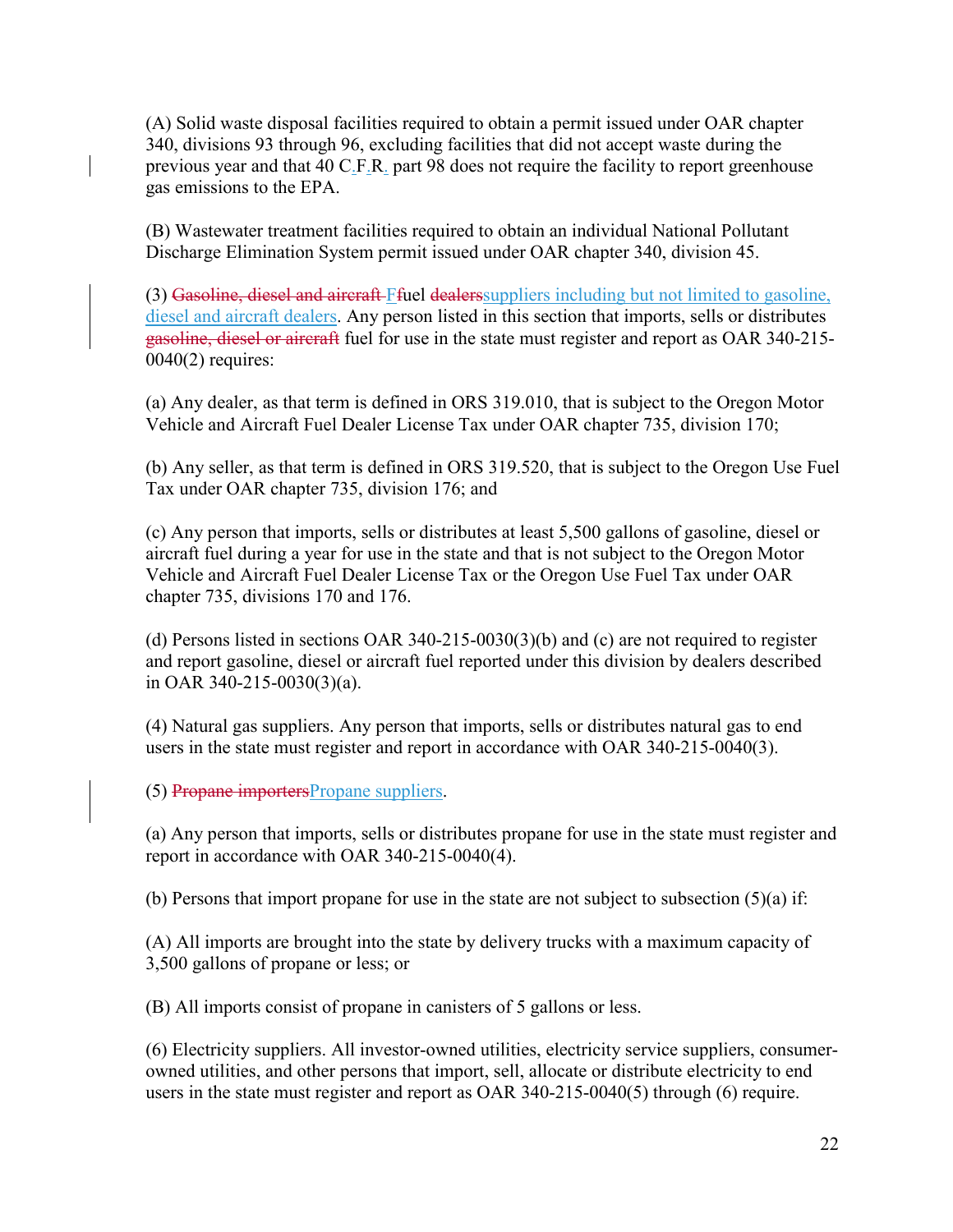(7) General deferrals and exemptions. DEQ may defer or exempt specific processes or categories of sources, or specific types of greenhouse gas emissions, from this division's requirements if DEQ determines that adequate protocols are not available or that other extenuating circumstances make reporting unfeasible.

(8) Exemptions for air contamination sources.

(a) An owner or operator is no longer subject to section (2) if the owner or operator retains records under subsection (8)(b), and:

(A) The source's direct emissions are less than 2,500 metric tons of carbon dioxide equivalent of greenhouse gases per year for three consecutive years; or

(B) The source ceases all operations that lead to direct emissions of greenhouse gases throughout the entire year, such as if the source closes permanently prior to before the beginning of the year. This paragraph does not apply to seasonal or other temporary cessation of operations, and does not apply to solid waste disposal facilities that 40 C.F.R. part 98 requires to report greenhouse gas emissions to the EPA.

(b) An owner or operator that, under paragraph  $(8)(a)(A)$  is no longer subject to section (2), must retain, for five years following the last year that they were subject to section (2), all production information, fuel use records, emission calculations and other records used to document direct greenhouse gas emissions for each of the three consecutive years that the source does not meet or exceed the emission threshold.

(c) Notwithstanding subsections (8)(a) and (8)(b), section (2) becomes applicable to the owner or operator again if annual direct emissions equal or exceed 2,500 metric tons of carbon dioxide equivalent of greenhouse gases in any future year.

**Statutory/Other Authority:** ORS 468A.050 & 468A.280 **Statutes/Other Implemented:** ORS 468 & 468A **History:** DEQ 12-2015, f. & cert. ef. 12-10-15 DEQ 11-2011, f. & cert. ef. 7-21-11 DEQ 12-2010, f. & cert. ef. 10-27-10 DEQ 13-2008, f. & cert. ef. 10-31-08

#### **[340-215-0040](https://secure.sos.state.or.us/oard/viewSingleRule.action?ruleVrsnRsn=73192)**

#### **Greenhouse Gas Registration and Reporting Requirements**

(1) Air contamination sources. Any owner or operator required to register and report under OAR 340-215-0030(2) must:

(a) Report direct emissions of greenhouse gases from stationary fuel combustion during the previous year as follows, excluding emissions from categorically insignificant activities as defined in OAR 340-200-0020: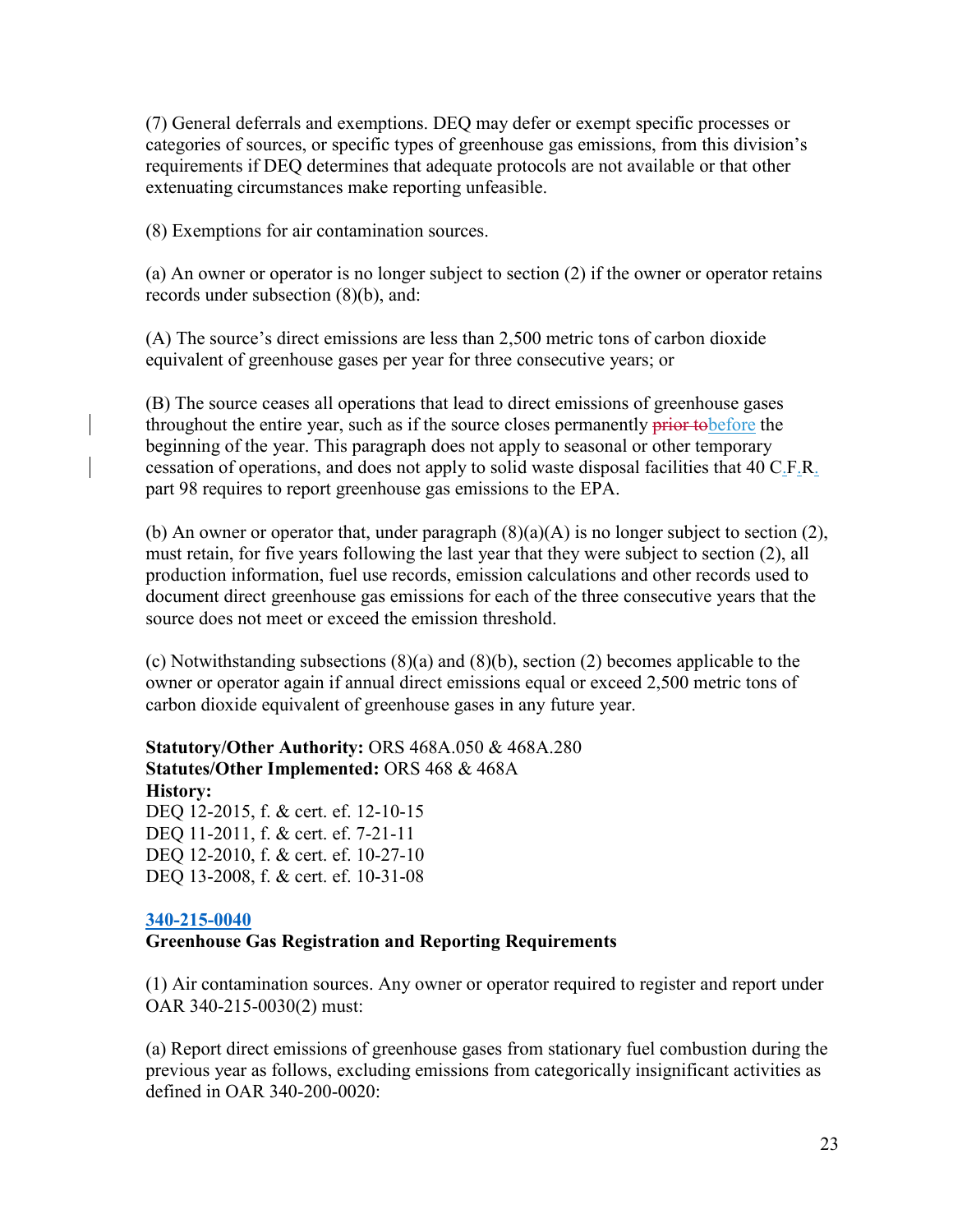(A) Report fuel type and quantity used for stationary fuel combustion during the previous year; or

(B) Report greenhouse gas emissions from stationary fuel combustion utilizing emission quantification methodology prescribed in 40 C.F.R. part 98 subpart C-tier 4; or

(C) Facilities required to monitor and report to EPA CO2 mass emissions year-round according to 40 C.F.R. part 75 may report greenhouse gas emissions utilizing emission quantification methodology prescribed in 40 C.F.R. part 98 subpart D.

(b) Report direct emissions of greenhouse gases from industrial processes during the previous year utilizing EPA emission quantification methodologies as prescribed in 40 C.F.R. part 98 subparts E through UU, excluding emissions from categorically insignificant activities as defined in OAR 340-200-0020;

(c) Report emissions of CO2 that originate from biomass separately from other greenhouse gas emissions; and

(d) Submit an annual greenhouse gas emissions registration and report to DEQ under section (7) by the due date for the annual report for non-greenhouse gas emissions specified in the source's Title V Operating Permit or Air Contaminant Discharge Permit, or by March 31 of each year, whichever is later.

(2) Gasoline, diesel and aircraft Ffuel suppliers including but not limited to gasoline, diesel and aircraft dealers. Any person required to register and report under OAR 340-215-0030(3) must:

(a) Report the fuel type and quantity of gasoline, diesel or aircraft fuel imported, sold, or distributed for use in this state during the previous year as follows:

(A) Report individual fuel type as defined in 40 C.F.R. part 98 subpart MM for suppliers of petroleum products, including the type of gasoline, diesel or aircraft fuel in each renewable fuel mixture and the ethanol or biodiesel content as a percent of that mixture; and

(B) Report net fuel quantities by fuel type.

(b) Submit annual reports to DEQ by March 31 of each year, as follows:

(A) An annual greenhouse gas emissions registration and report pursuant to as required by section (7); or

(B) Copies of the person's fuel tax reports filed with the Oregon Department of Transportation under OAR chapter 735, divisions 170 and 176 for fuel imported, sold or distributed during the previous year. DEQ may require the person to submit additional information if the reports submitted to the Oregon Department of Transportation are not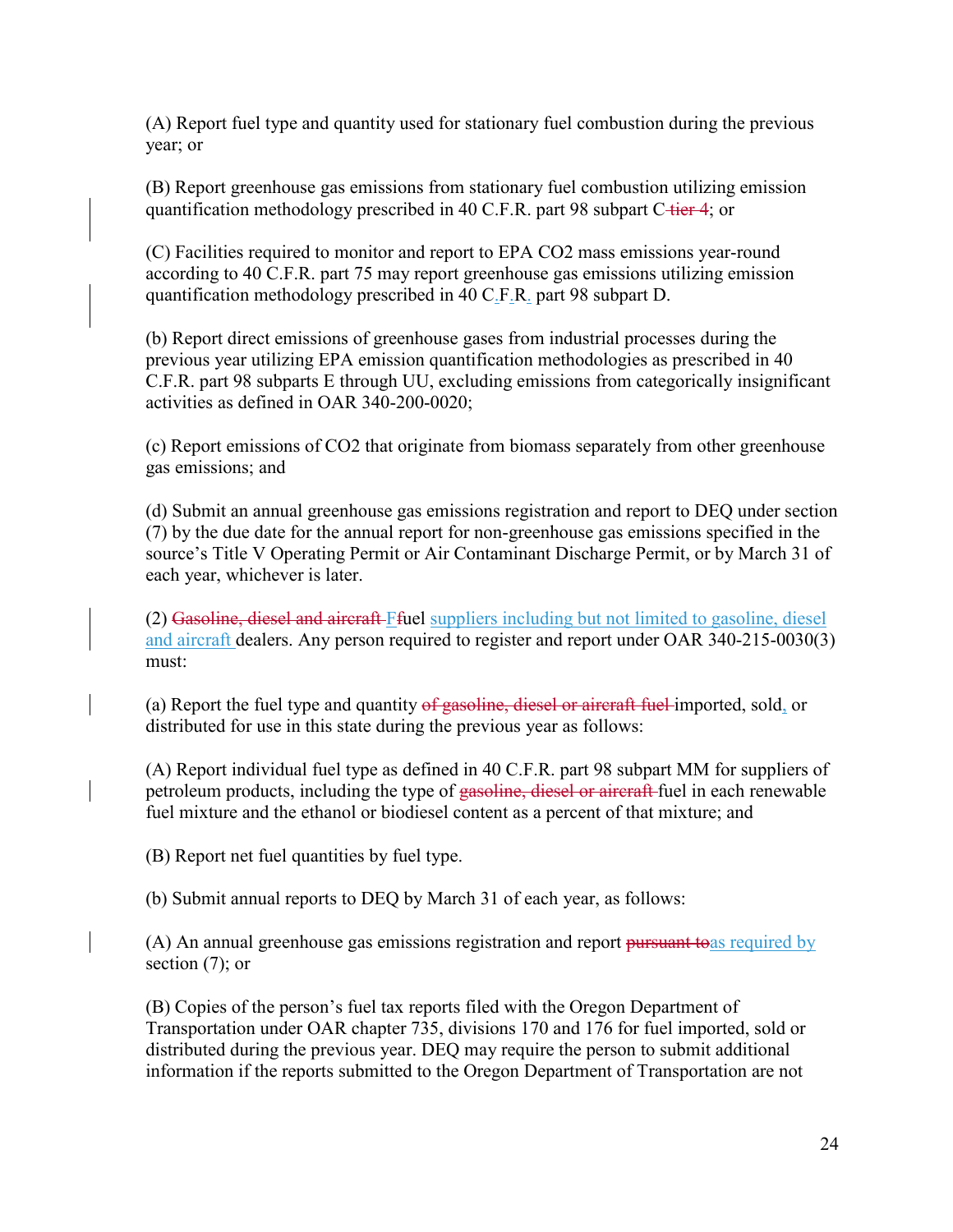sufficient to determine greenhouse gas emissions and related information that this division requires.

(3) Natural gas suppliers. Any person subject to OAR 340-215-0030(4) must submit an annual greenhouse gas emissions registration and report including the type and quantity of the natural gas imported, sold or distributed for use in the state during the previous year to DEQ under section (7) by March 31 of each year.

(4) Propane wholesalerssuppliers. Any person subject to OAR 340-215-0030(5) must submit an annual greenhouse gas emissions registration and report including type and quantity of propane imported, sold or distributed for use in the state during the previous year to DEQ under section (7) by March 31 of each year.

(5) All investor-owned utilities, electricity service suppliers and other electricity suppliers (except consumer-owned utilities) required to register and report under OAR 340-215- 0030(6) must:

(a) Report greenhouse gas emissions from the generation of the electricity that was imported, sold, allocated or distributed to end users in this state during the previous year, regardless of whether the electricity was generated in this state or imported, as follows:

(A) For electricity generated by a facility owned or operated by the investor-owned utility, electricity service supplier or other electricity supplier, report the number of megawatt-hours of electricity distributed to end users in the state during the previous year, the generating facility's fuel type or types and a facility specific emission factor expressed as metric tons carbon dioxide equivalent per megawatt-hour of generation. For electricity not measured at the busbar of the generating facility a 2% transmission loss correction factor must be used when determining emission factors;

(B) Report the total sulfur hexafluoride (SF6) emissions from all transmission and distribution equipment owned or operated by the person reporting utilizing the quantification methods in 40 C.F.R. part 98 subpart DD multiplied by the ratio of the amount of electricity the utility supplied to end users in the state compared to the total electricity the utility supplied within its jurisdiction;

(C) For purchased electricity, report the number of megawatt-hours of electricity purchased and distributed to end users in the state during the previous year, including, if known, identifying information on the seller of the electricity, the generating facility fuel type or types and a facility specific emission factor expressed as metric tons of carbon dioxide equivalent per megawatt-hour of generation. For electricity not measured at the busbar of the generating facility a 2% transmission loss correction factor must be used when determining emission factors;

(D) Report the number of megawatt-hours of electricity purchased for which a renewable energy certificate under ORS 469A.130 has been issued but subsequently transferred or sold to a person other than the person reporting; and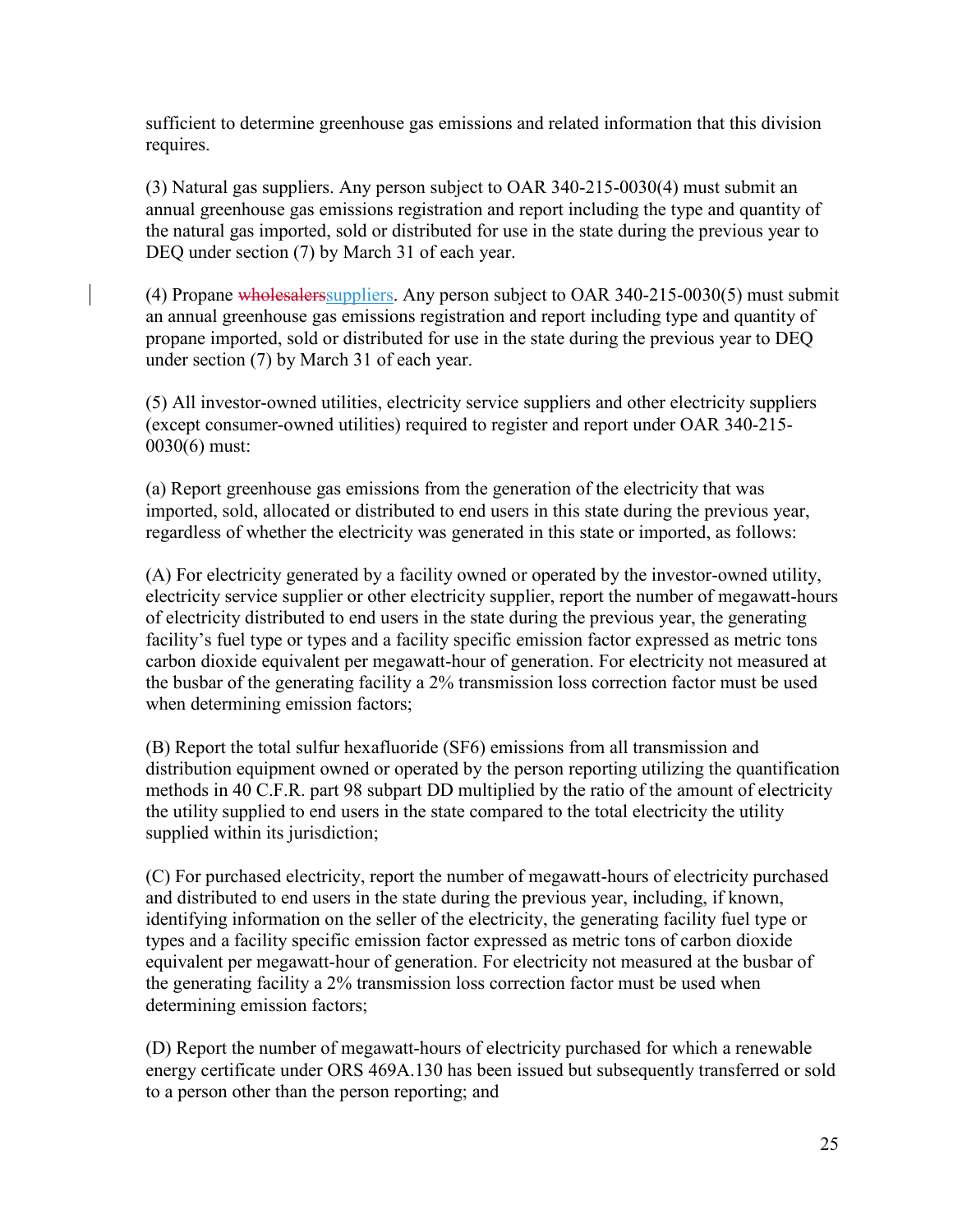(E) A multijurisdictional entity reporting under this section may rely upon a cost allocation methodology approved by the Public Utility Commission for reporting emissions allocated in this state.

(b) Submit an annual greenhouse gas emissions registration and report to DEQ under section (7) by June 1 of each year.

(6) Consumer-owned utilities. All consumer-owned utilities required to register and report under OAR 340-215-0030(6) must:

(a) Report greenhouse gas emissions from the generation of the electricity that was imported, sold, allocated or distributed to end users in this state during the previous year, regardless of whether the electricity was generated in this state or imported, as follows:

(A) For electricity purchased from the Bonneville Power Administration, report the number of megawatt-hours of electricity purchased and distributed to end users in the bystate by the utility from the Bonneville Power Administration, segregated by the types of contracts the utility entered into with the Bonneville Power Administration, and, if known, the percentage of each fuel or energy type used to produce electricity purchased under each type of contract;

(B) For electricity generated by a facility owned or operated by the consumer-owned utility, report the number of megawatt-hours of electricity distributed to end users in the state during the previous year, the generating facility fuel type or types and a facility specific emission factor expressed as metric tons of carbon dioxide equivalent per megawatt-hour of generation. For electricity not measured at the busbar of the generating facility a 2% transmission loss correction factor must be used when determining emission factors; and

(C) For electricity the consumer-owned utility purchased from an entity other than the Bonneville Power Administration, report the number of megawatt-hours of electricity purchased and distributed to end users in the state during the previous year including information, if known, on the seller of the electricity to the consumer-owned utility, the original generating facility fuel type or types and a facility specific emission factor expressed as metric tons of carbon dioxide equivalent per megawatt-hour of generation.

(b) Submit an annual greenhouse gas emissions registration and report to DEQ under section (7) by June 1 of each year. A third party may submit the registration and report on behalf of a consumer-owned utility, and the report may include information for more than one consumer-owned utility, provided that the report contains all information required for each individual consumer-owned utility.

(7) Except as provided in section (8), the reporter must submit registration and reports on paper or electronic forms (or both) issued by DEQ, and include the following information:

(a) Source information such as source name, address, contact person, phone number, and permit number, if applicable;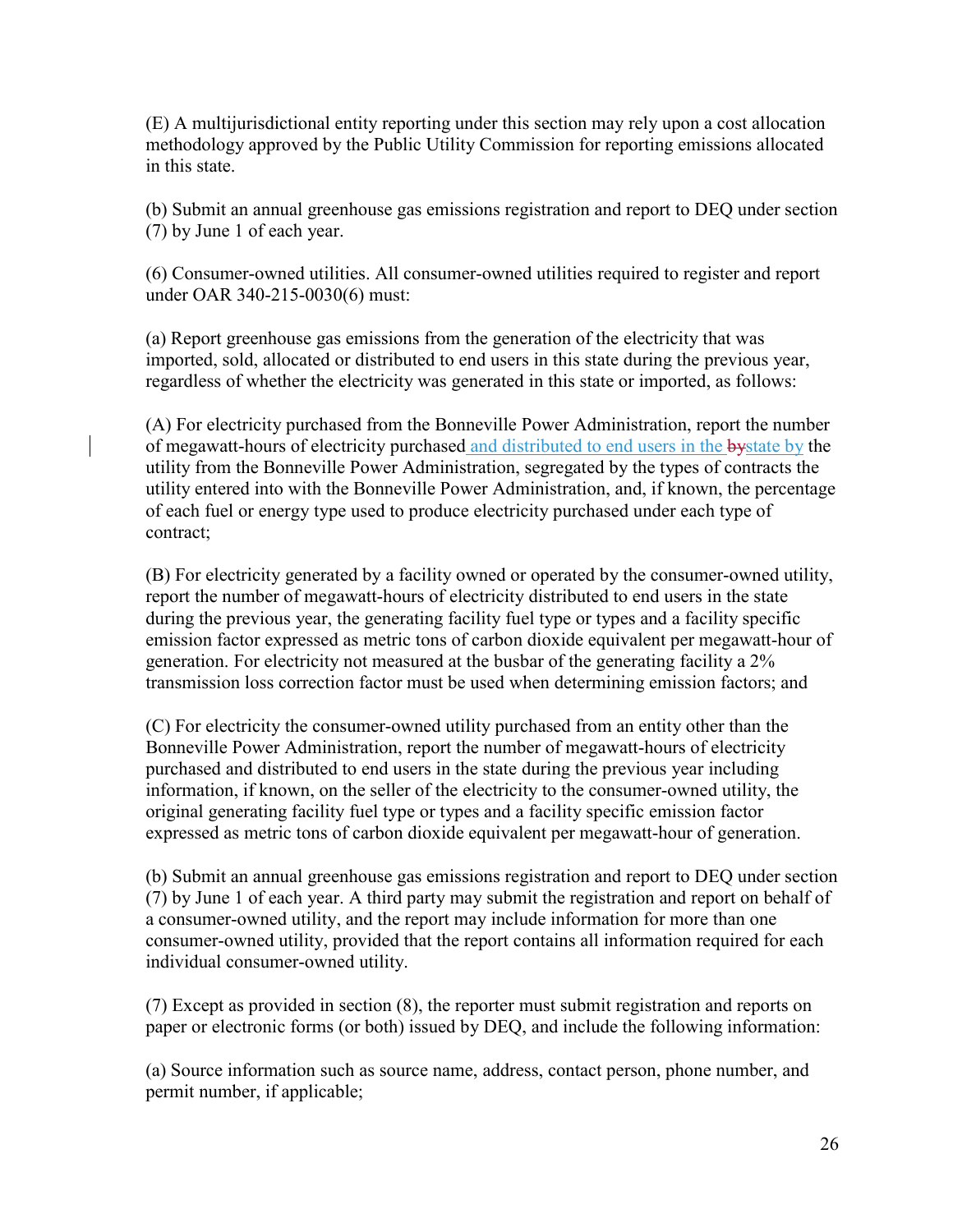(b) Information as required by OAR 340-215-0040(1) through (6), including but not limited to fuel volume and type, estimated annual emissions, activity data, emission factors, conversion factors, and the calculation methods used to determine emissions; and

(c) A signed statement certifying that the report is accurate to the best of the certifying individual's knowledge.

(8) Any person required to report greenhouse gases emitted during a year to the EPA under 40 C.F.R. part 98 may submit a copy of that report to DEQ instead of the registration and report required in section (7) for greenhouse gases emitted during the same year. DEQ may require the submission of additional information if the copy of the report submitted to the EPA is not sufficient to determine or verify greenhouse gas emissions and related information. The purpose of this section is to eliminate duplicative reporting where possible, but to retain DEQ's authority to require reporting information this division requires that was not submitted in the EPA report.

(9) Any person required to report under this division must retain records of supporting documentation all productionincluding production information, fuel use records, and emission calculations used to prepare the greenhouse gas annual report. These records and greenhouse gas annual reports must be retained for a minimum of 5 years.

10) All persons required to report under this division must provide in a reasonably timely manner any and all information that DEQ requires for the purposes of assessing applicability, verifying or investigating either actual or suspected sources of greenhouse gas emissions or to ascertain compliance or noncompliance with rules in this division.

**Statutory/Other Authority:** ORS 468A.050 **Statutes/Other Implemented:** ORS 468 & 468A **History:** DEQ 12-2015, f. & cert. ef. 12-10-15 DEQ 11-2011, f. & cert. ef. 7-21-11 DEQ 12-2010, f. & cert. ef. 10-27-10 DEQ 13-2008, f. & cert. ef. 10-31-08

#### **[340-215-0060](https://secure.sos.state.or.us/oard/viewSingleRule.action?ruleVrsnRsn=73197) Greenhouse Gas Reporting Fees**

(1) Any person required to register and report under OAR 340-215-0030(2)(a) must submit greenhouse gas reporting fees to DEQ as specified in OAR 340-220-0050(3) and 340-220- 0110(6).

(2) Any person required to register and report under OAR 340-215-0030(2)(b) must submit greenhouse gas reporting fees to DEQ as specified in OAR 340-216-8020 part 2.

**Statutory/Other Authority:** ORS 468.020 & 468A.050 **Statutes/Other Implemented:** ORS 468 & 468A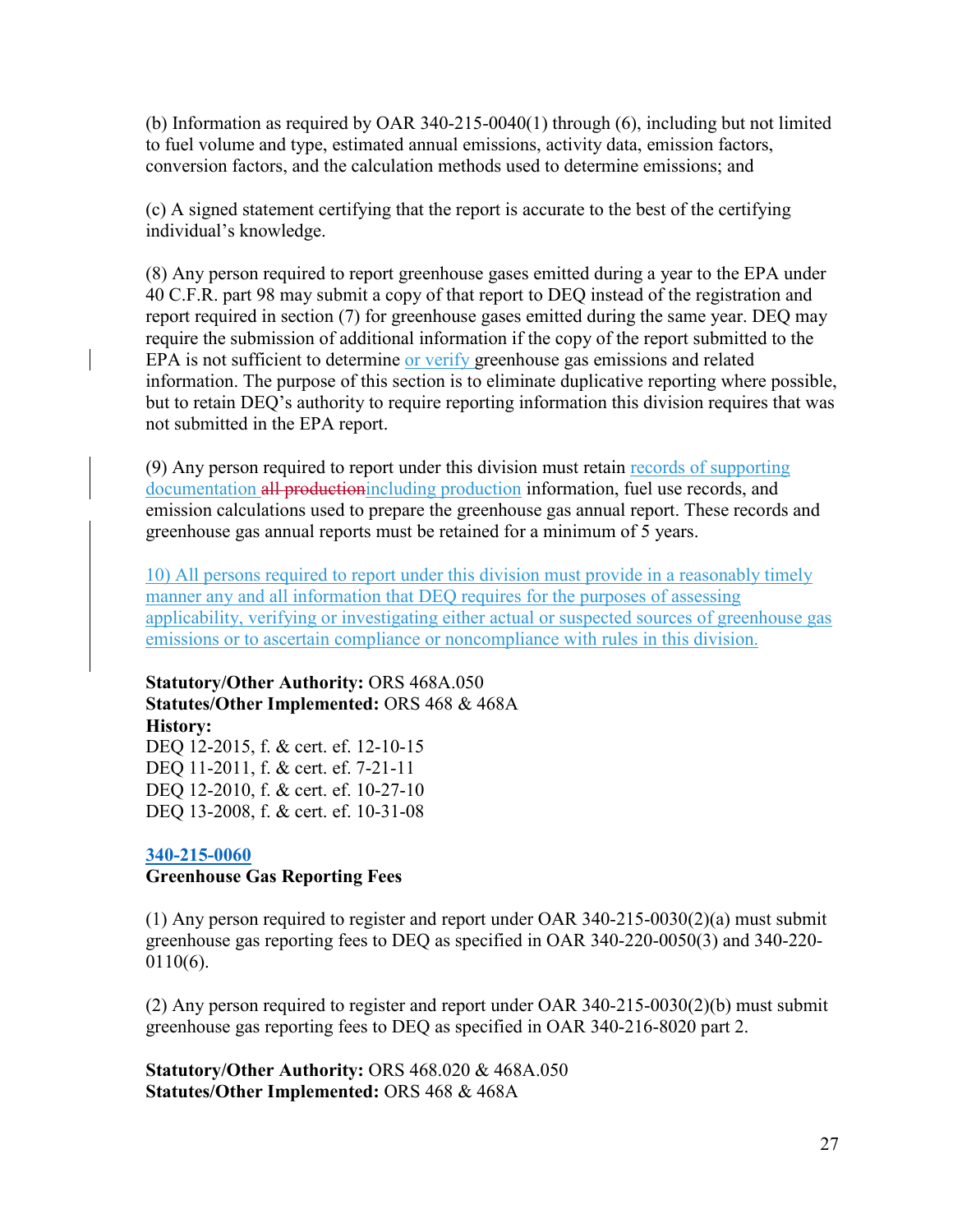## **History:**

DEQ 12-2015, f. & cert. ef. 12-10-15 DEQ 12-2010, f. & cert. ef. 10-27-10; DEQ 5-2011, f. 4-29-11, cert. ef. 5-1-11; DEQ 11- 2011, f. & cert. ef. 7-21-11; DEQ 14-2011, f, & cert. ef. 7-21-11; DEQ 5-2012, f. & cert. ef. 7-2-12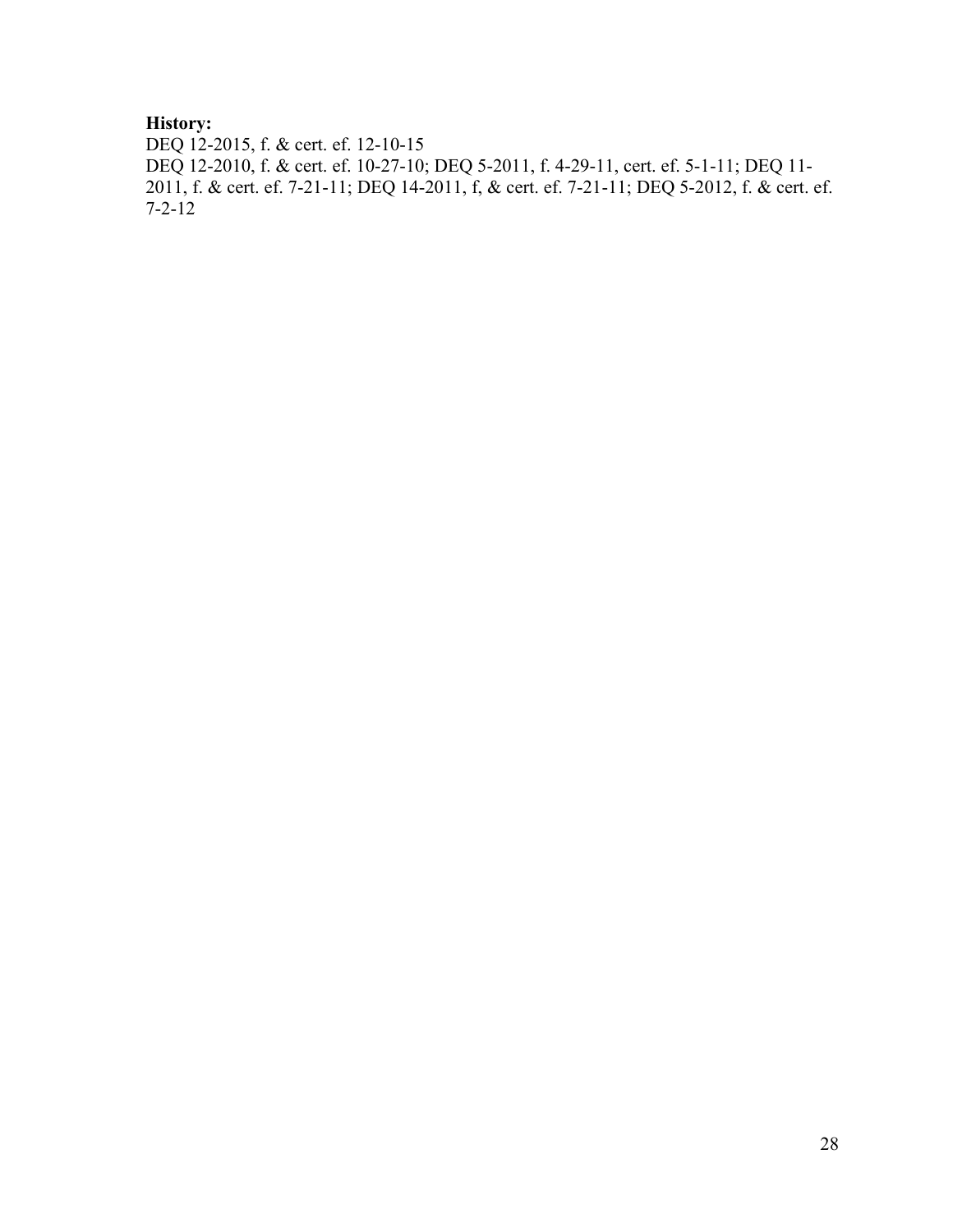### <span id="page-28-0"></span>**DEPARTMENT OF ENVIRONMENTAL QUALITY**

#### **Division 215 GREENHOUSE GAS REPORTING REQUIREMENTS**

#### **[340-215-0010](https://secure.sos.state.or.us/oard/viewSingleRule.action?ruleVrsnRsn=73180)**

#### **Purpose and Scope**

(1) This division establishes requirements and procedures for annually registering and reporting greenhouse gas emissions to DEQ.

(2) Subject to the requirements in this division and OAR 340-200-0010(3), the EQC designates LRAPA to implement the rules in this division within its area of jurisdiction.

**Statutory/Other Authority:** ORS 468.020, 468A.050 & 468A.280 **Statutes/Other Implemented:** ORS 468 & 468A **History:** DEQ 12-2015, f. & cert. ef. 12-10-15 DEQ 11-2011, f. & cert. ef. 7-21-11 DEQ 12-2010, f. & cert. ef. 10-27-10 DEQ 13-2008, f. & cert. ef. 10-31-08

#### **[340-215-0020](https://secure.sos.state.or.us/oard/viewSingleRule.action?ruleVrsnRsn=73184)**

**Definitions** 

The definitions in OAR 340-200-0020 and this rule apply to this division. If the same term is defined in this rule and OAR 340-200-0020, the definition in this rule applies to this division.

(1) "Biomass" means non-fossilized and biodegradable organic material originating from plants, animals, and micro-organisms, including products, byproducts, residues and waste from agriculture, forestry, and related industries, as well as the non-fossilized and biodegradable organic fractions of industrial and municipal wastes, including gases and liquids recovered from the decomposition of non-fossilized and biodegradable organic matter.

(2) "C.F.R." means Code of Federal Regulations and, unless otherwise expressly identified, refers to the December 9, 2016 edition.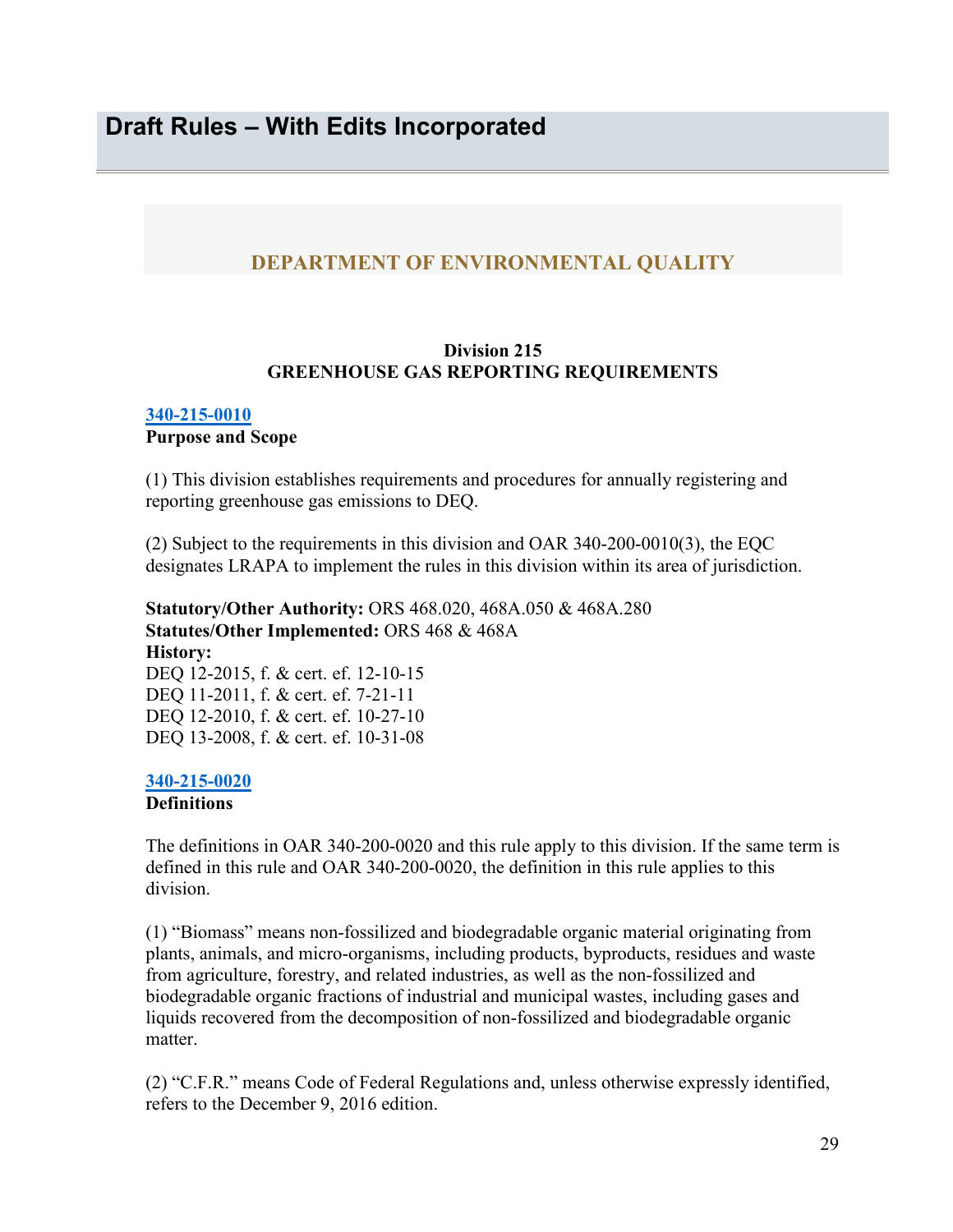(3) "Consumer-owned utility" means a people's utility district organized under ORS Chapter 261, a municipal utility organized under ORS Chapter 225 or an electric cooperative organized under ORS Chapter 62.

(4) "Direct emissions" means emissions from an air contamination source, including but not limited to fuel combustion activities, process related emissions, and fugitive emissions.

(5) "Electricity service supplier" has the meaning given that term in ORS 757.600.

(7) "Greenhouse gas or GHG" means carbon dioxide (CO2), methane (CH4), nitrous oxide (N20), sulfur hexafluoride (SF6), hydrofluorocarbons (HFCs), perfluorocarbons (PFCs), and other fluorinated greenhouse gases or fluorinated GHG as defined in 40 C.F.R. part 98.

(8) "Hydrofluorocarbons" (HFCs) means gaseous chemical compounds containing only hydrogen, carbon and fluorine atoms.

(9) To "Import" means owning electricity or fuel from locations outside of Oregon at the time electricity is brought into this state through transmission equipment or at the time fuel is brought into this state by any means of transport, other than fuel brought into this state in the fuel tank of a vehicle used to propel the vehicle.

(10) "Investor-owned utility" means a utility that sells electricity and that a corporation with shareholders operates.

(11) "Metric ton, tonne, or metric tonne" means one metric tonne (1000 kilograms) or 2204.62 pounds.

(12) "Perfluorocarbons" (PFCs) means gaseous chemical compounds containing only carbon and fluorine atoms.

(13) "Year" means calendar year.

**Statutory/Other Authority:** ORS 468A.050 & 468A.280 **Statutes/Other Implemented:** ORS 468 & 468A **History:** DEQ 12-2015, f. & cert. ef. 12-10-15 DEQ 11-2011, f. & cert. ef. 7-21-11 DEQ 12-2010, f. & cert. ef. 10-27-10 DEQ 13-2008, f. & cert. ef. 10-31-08

### **[340-215-0030](https://secure.sos.state.or.us/oard/viewSingleRule.action?ruleVrsnRsn=73188)**

#### **Applicability**

(1) The greenhouse gases defined in OAR 340-215-0020 are subject to OAR 340-215-0030 through 340-215-0060.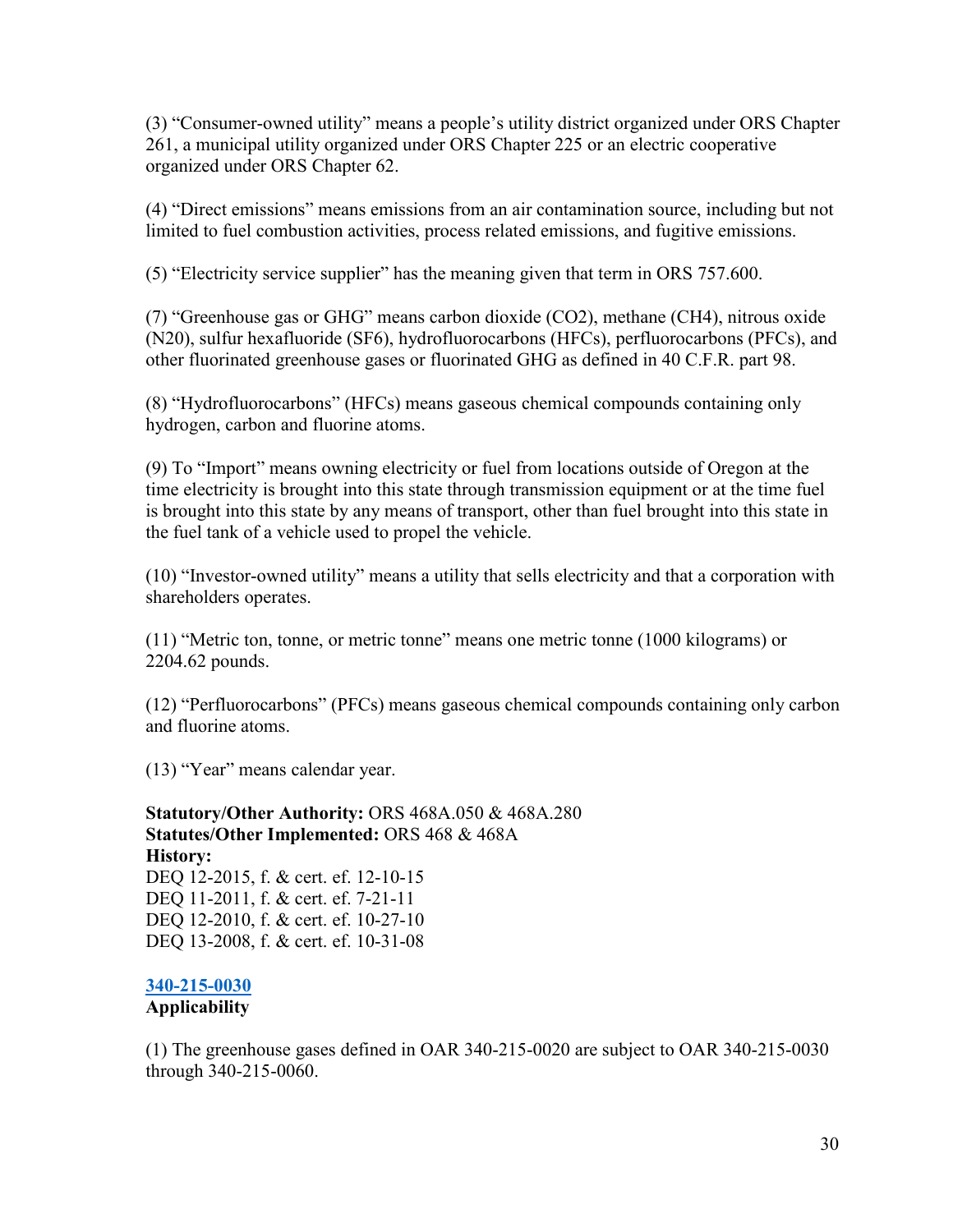(2) Air contamination sources. Any owner or operator of a source listed in subsections (a) through (c) must register and report greenhouse gases directly emitted during the previous year, if the source's direct emissions of carbon dioxide equivalent of greenhouse gases meet or exceed 2,500 metric tons during the previous year. Once a source's direct emissions of carbon dioxide equivalent of greenhouse gases meet or exceed 2,500 metric tons during a year, the owner or operator must annually register and report in each subsequent year, regardless of the amount of the source's direct emissions of greenhouse gases in future years, except as provided in sections (7) and (8).

(a) Any source required to obtain a Title V Operating Permit, including those issued under OAR chapter 340, division 218.

(b) Any source required to obtain an Air Contaminant Discharge Permit, including those issued under OAR chapter 340, division 216.

(c) The following sources not otherwise listed in subsection (a) or (b):

(A) Solid waste disposal facilities required to obtain a permit issued under OAR chapter 340, divisions 93 through 96, excluding facilities that did not accept waste during the previous year and that 40 C.F.R. part 98 does not require the facility to report greenhouse gas emissions to the EPA.

(B) Wastewater treatment facilities required to obtain an individual National Pollutant Discharge Elimination System permit issued under OAR chapter 340, division 45.

(3) Fuel suppliers including but not limited to gasoline, diesel and aircraft dealers. Any person listed in this section that imports, sells or distributes fuel for use in the state must register and report as OAR 340-215-0040(2) requires:

(a) Any dealer, as that term is defined in ORS 319.010, that is subject to the Oregon Motor Vehicle and Aircraft Fuel Dealer License Tax under OAR chapter 735, division 170;

(b) Any seller, as that term is defined in ORS 319.520, that is subject to the Oregon Use Fuel Tax under OAR chapter 735, division 176; and

(c) Any person that imports, sells or distributes at least 5,500 gallons of gasoline, diesel or aircraft fuel during a year for use in the state and that is not subject to the Oregon Motor Vehicle and Aircraft Fuel Dealer License Tax or the Oregon Use Fuel Tax under OAR chapter 735, divisions 170 and 176.

(d) Persons listed in sections OAR 340-215-0030(3)(b) and (c) are not required to register and report gasoline, diesel or aircraft fuel reported under this division by dealers described in OAR 340-215-0030(3)(a).

(4) Natural gas suppliers. Any person that imports, sells or distributes natural gas to end users in the state must register and report in accordance with OAR 340-215-0040(3).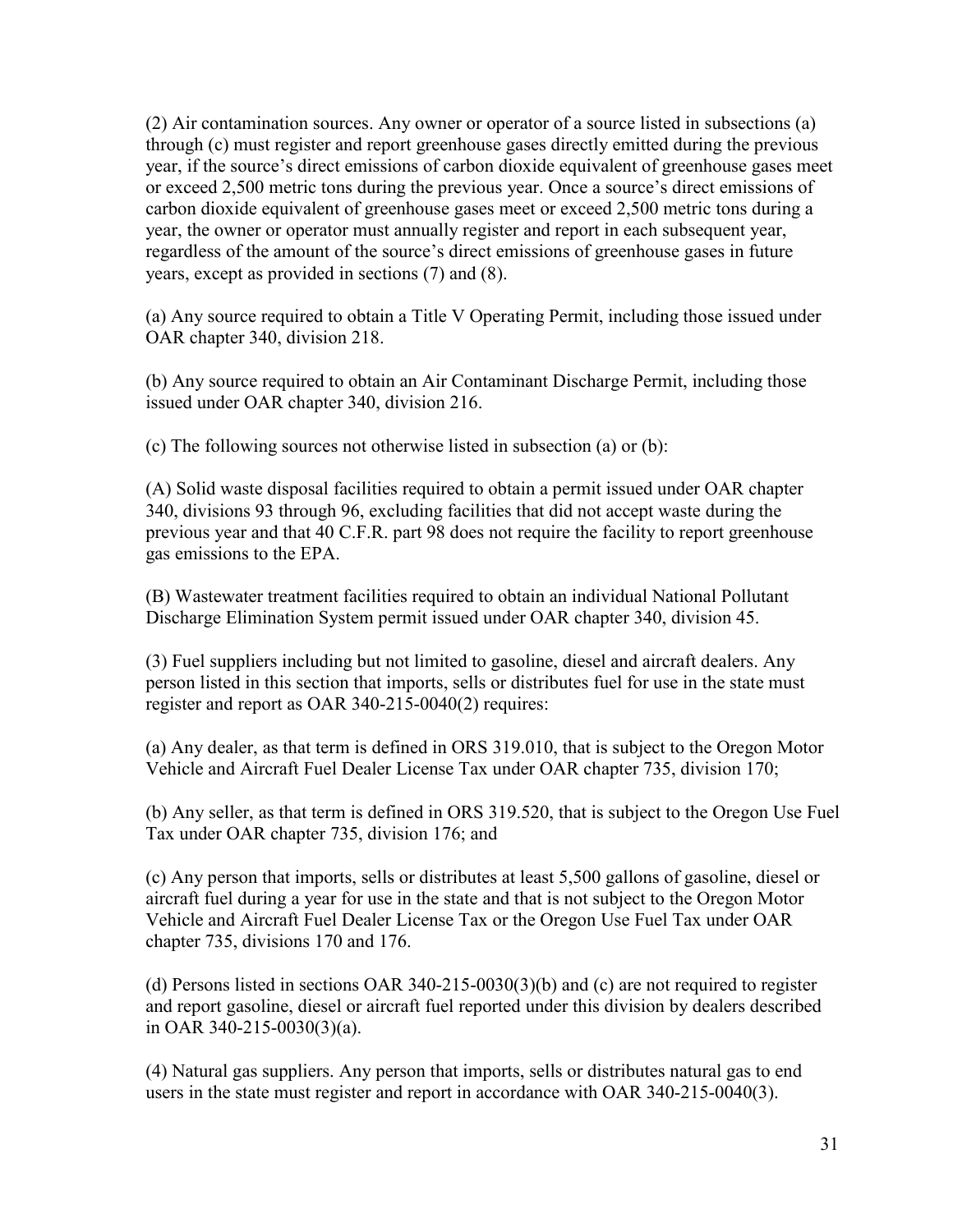(5) Propane suppliers.

(a) Any person that imports, sells or distributes propane for use in the state must register and report in accordance with OAR 340-215-0040(4).

(b) Persons that import propane for use in the state are not subject to subsection  $(5)(a)$  if:

(A) All imports are brought into the state by delivery trucks with a maximum capacity of 3,500 gallons of propane or less; or

(B) All imports consist of propane in canisters of 5 gallons or less.

(6) Electricity suppliers. All investor-owned utilities, electricity service suppliers, consumerowned utilities, and other persons that import, sell, allocate or distribute electricity to end users in the state must register and report as OAR 340-215-0040(5) through (6) require.

(7) General deferrals and exemptions. DEQ may defer or exempt specific processes or categories of sources, or specific types of greenhouse gas emissions, from this division's requirements if DEQ determines that adequate protocols are not available or that other extenuating circumstances make reporting unfeasible.

(8) Exemptions for air contamination sources.

(a) An owner or operator is no longer subject to section (2) if the owner or operator retains records under subsection (8)(b), and:

(A) The source's direct emissions are less than 2,500 metric tons of carbon dioxide equivalent of greenhouse gases per year for three consecutive years; or

(B) The source ceases all operations that lead to direct emissions of greenhouse gases throughout the entire year, such as if the source closes permanently before the beginning of the year. This paragraph does not apply to seasonal or other temporary cessation of operations, and does not apply to solid waste disposal facilities that 40 C.F.R. part 98 requires to report greenhouse gas emissions to the EPA.

(b) An owner or operator that, under paragraph  $(8)(a)(A)$  is no longer subject to section (2), must retain, for five years following the last year that they were subject to section (2), all production information, fuel use records, emission calculations and other records used to document direct greenhouse gas emissions for each of the three consecutive years that the source does not meet or exceed the emission threshold.

(c) Notwithstanding subsections (8)(a) and (8)(b), section (2) becomes applicable to the owner or operator again if annual direct emissions equal or exceed 2,500 metric tons of carbon dioxide equivalent of greenhouse gases in any future year.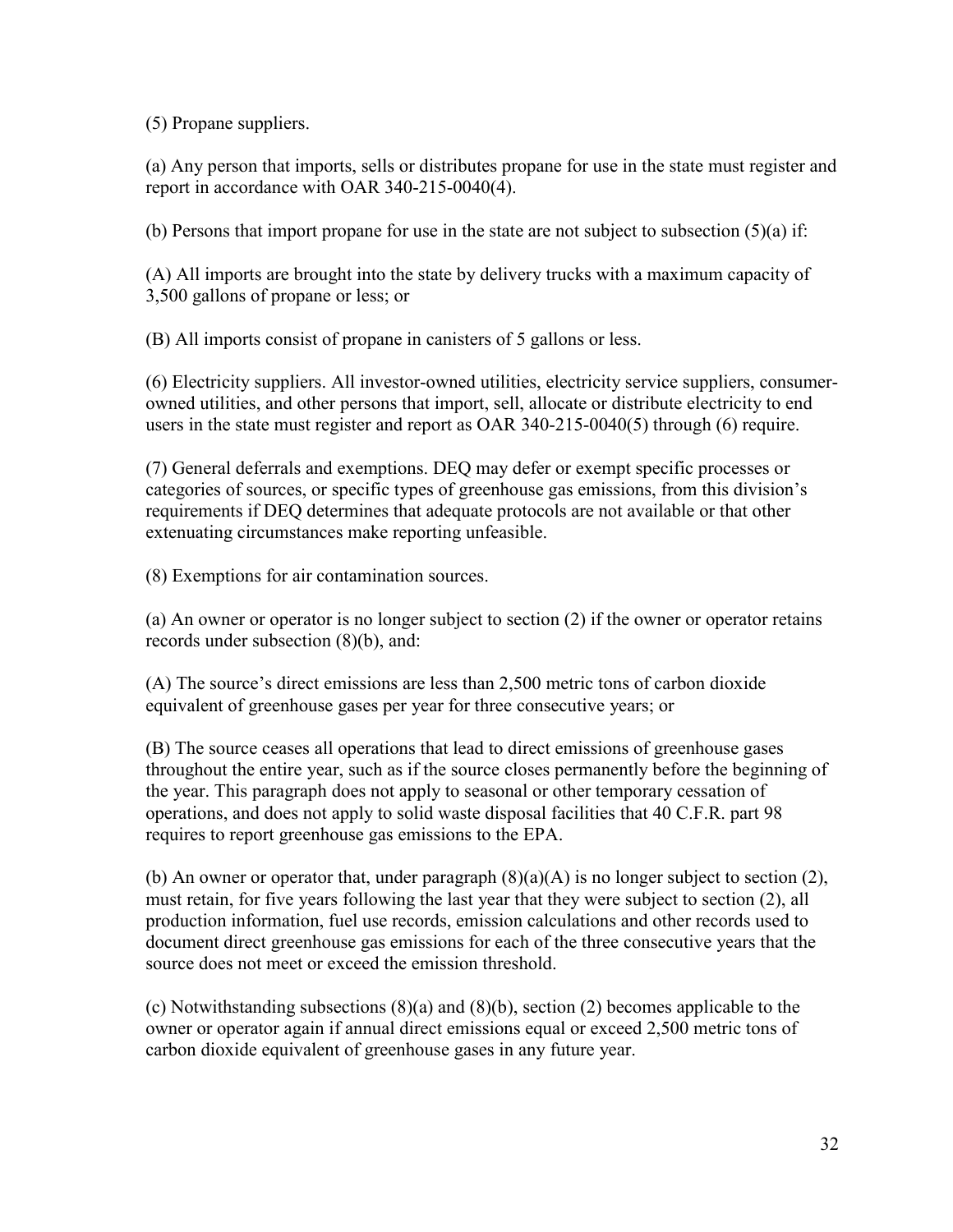**Statutory/Other Authority:** ORS 468A.050 & 468A.280 **Statutes/Other Implemented:** ORS 468 & 468A **History:** DEQ 12-2015, f. & cert. ef. 12-10-15 DEQ 11-2011, f. & cert. ef. 7-21-11 DEQ 12-2010, f. & cert. ef. 10-27-10 DEQ 13-2008, f. & cert. ef. 10-31-08

#### **[340-215-0040](https://secure.sos.state.or.us/oard/viewSingleRule.action?ruleVrsnRsn=73192)**

#### **Greenhouse Gas Registration and Reporting Requirements**

(1) Air contamination sources. Any owner or operator required to register and report under OAR 340-215-0030(2) must:

(a) Report direct emissions of greenhouse gases from stationary fuel combustion during the previous year as follows, excluding emissions from categorically insignificant activities as defined in OAR 340-200-0020:

(A) Report fuel type and quantity used for stationary fuel combustion during the previous year; or

(B) Report greenhouse gas emissions from stationary fuel combustion utilizing emission quantification methodology prescribed in 40 C.F.R. part 98 subpart C; or

(C) Facilities required to monitor and report to EPA CO2 mass emissions year-round according to 40 C.F.R. part 75 may report greenhouse gas emissions utilizing emission quantification methodology prescribed in 40 C.F.R. part 98 subpart D.

(b) Report direct emissions of greenhouse gases from industrial processes during the previous year utilizing EPA emission quantification methodologies as prescribed in 40 C.F.R. part 98 subparts E through UU, excluding emissions from categorically insignificant activities as defined in OAR 340-200-0020;

(c) Report emissions of CO2 that originate from biomass separately from other greenhouse gas emissions; and

(d) Submit an annual greenhouse gas emissions registration and report to DEQ under section (7) by the due date for the annual report for non-greenhouse gas emissions specified in the source's Title V Operating Permit or Air Contaminant Discharge Permit, or by March 31 of each year, whichever is later.

(2) Fuel suppliers including but not limited to gasoline, diesel and aircraft dealers. Any person required to register and report under OAR 340-215-0030(3) must:

(a) Report the fuel type and quantity imported, sold, or distributed for use in this state during the previous year as follows: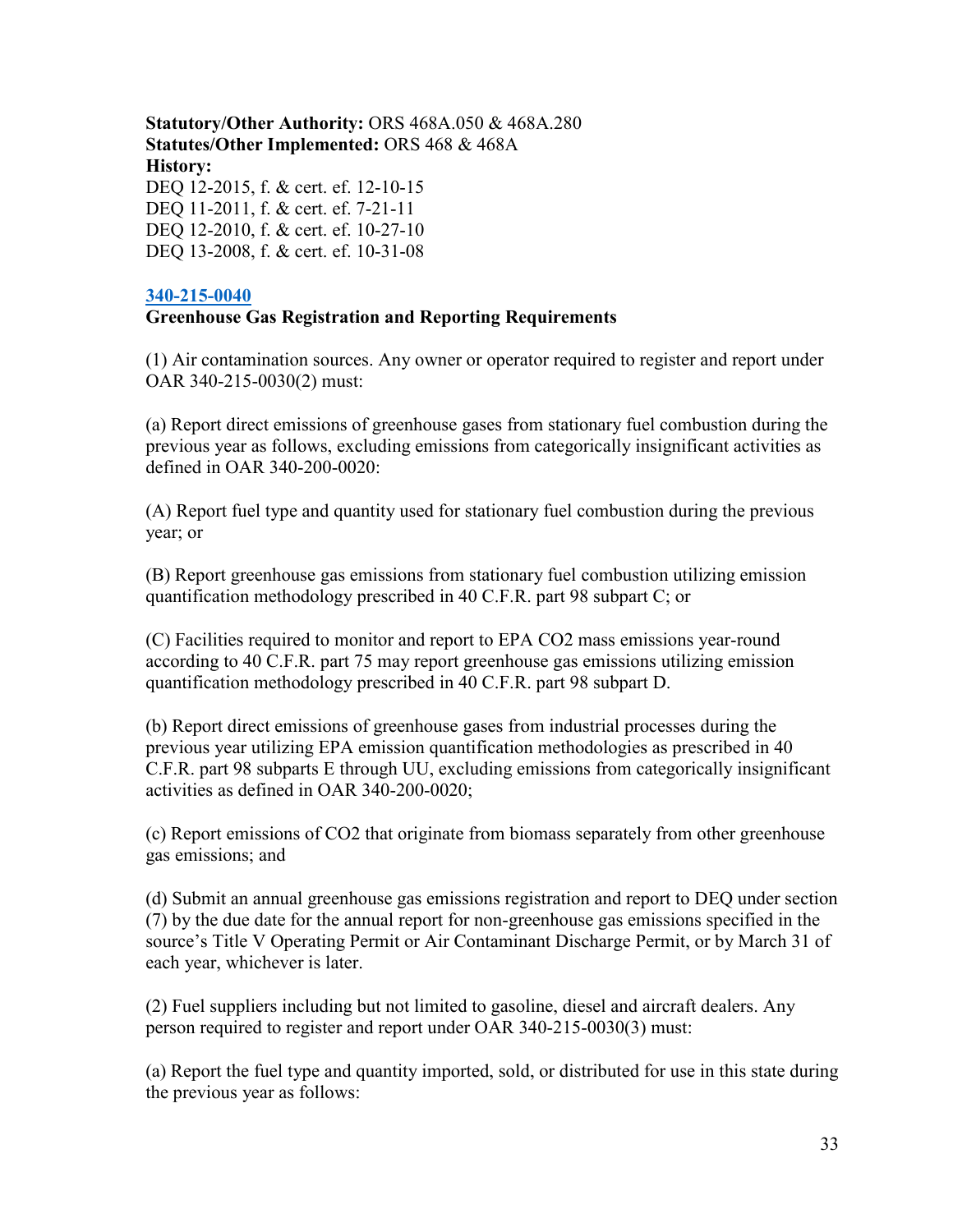(A) Report individual fuel type as defined in 40 C.F.R. part 98 subpart MM for suppliers of petroleum products, including the type of fuel in each renewable fuel mixture and the ethanol or biodiesel content as a percent of that mixture; and

(B) Report net fuel quantities by fuel type.

(b) Submit annual reports to DEQ by March 31 of each year, as follows:

(A) An annual greenhouse gas emissions registration and report as required by section (7); or

(B) Copies of the person's fuel tax reports filed with the Oregon Department of Transportation under OAR chapter 735, divisions 170 and 176 for fuel imported, sold or distributed during the previous year. DEQ may require the person to submit additional information if the reports submitted to the Oregon Department of Transportation are not sufficient to determine greenhouse gas emissions and related information that this division requires.

(3) Natural gas suppliers. Any person subject to OAR 340-215-0030(4) must submit an annual greenhouse gas emissions registration and report including the type and quantity of the natural gas imported, sold or distributed for use in the state during the previous year to DEQ under section (7) by March 31 of each year.

(4) Propane suppliers. Any person subject to OAR 340-215-0030(5) must submit an annual greenhouse gas emissions registration and report including type and quantity of propane imported, sold or distributed for use in the state during the previous year to DEQ under section (7) by March 31 of each year.

(5) All investor-owned utilities, electricity service suppliers and other electricity suppliers (except consumer-owned utilities) required to register and report under OAR 340-215- 0030(6) must:

(a) Report greenhouse gas emissions from the generation of the electricity that was imported, sold, allocated or distributed to end users in this state during the previous year, regardless of whether the electricity was generated in this state or imported, as follows:

(A) For electricity generated by a facility owned or operated by the investor-owned utility, electricity service supplier or other electricity supplier, report the number of megawatt-hours of electricity distributed to end users in the state during the previous year, the generating facility's fuel type or types and a facility specific emission factor expressed as metric tons carbon dioxide equivalent per megawatt-hour of generation. For electricity not measured at the busbar of the generating facility a 2% transmission loss correction factor must be used when determining emission factors;

(B) Report the total sulfur hexafluoride (SF6) emissions from all transmission and distribution equipment owned or operated by the person reporting utilizing the quantification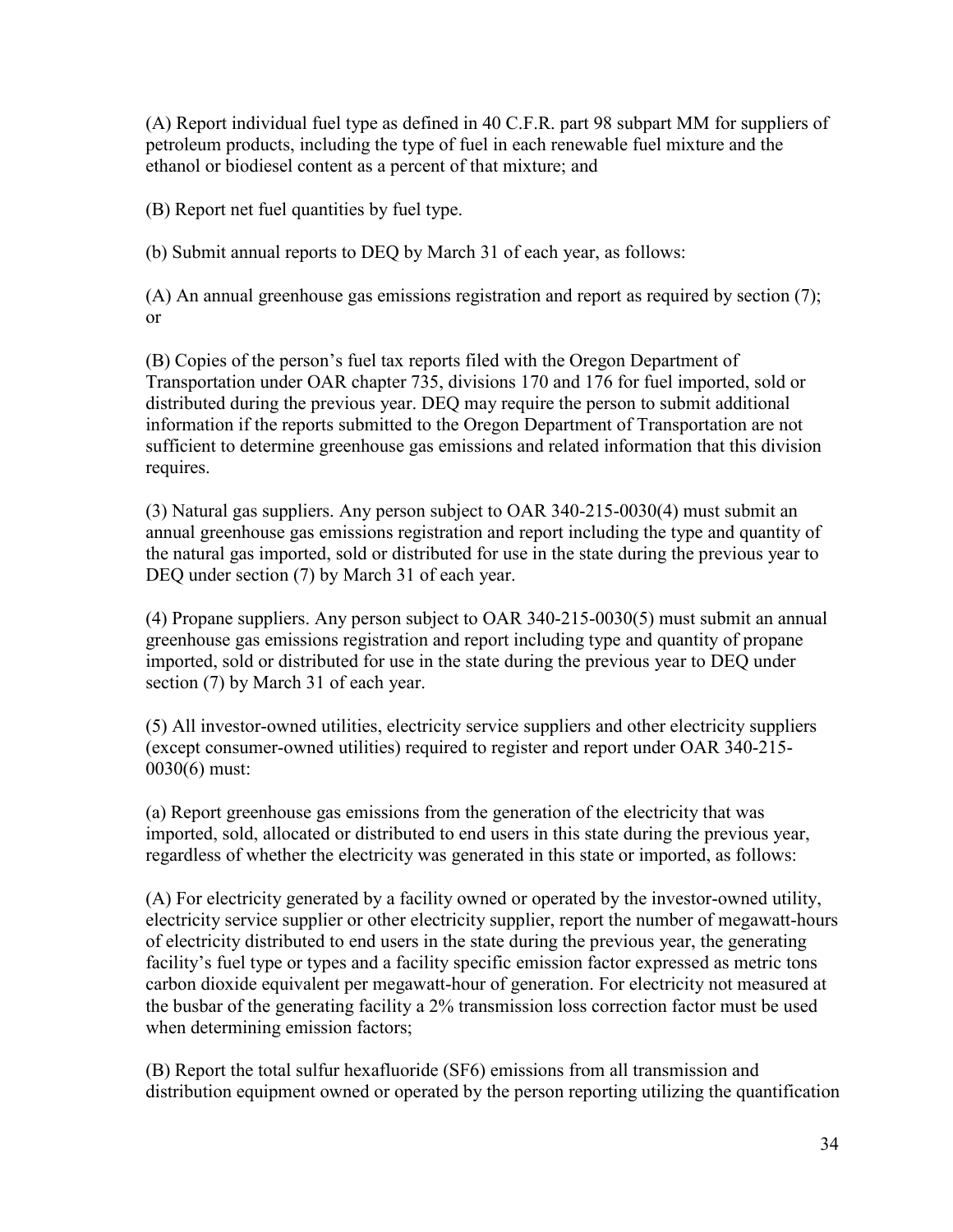methods in 40 C.F.R. part 98 subpart DD multiplied by the ratio of the amount of electricity the utility supplied to end users in the state compared to the total electricity the utility supplied within its jurisdiction;

(C) For purchased electricity, report the number of megawatt-hours of electricity purchased and distributed to end users in the state during the previous year, including, if known, identifying information on the seller of the electricity, the generating facility fuel type or types and a facility specific emission factor expressed as metric tons of carbon dioxide equivalent per megawatt-hour of generation. For electricity not measured at the busbar of the generating facility a 2% transmission loss correction factor must be used when determining emission factors;

(D) Report the number of megawatt-hours of electricity purchased for which a renewable energy certificate under ORS 469A.130 has been issued but subsequently transferred or sold to a person other than the person reporting; and

(E) A multijurisdictional entity reporting under this section may rely upon a cost allocation methodology approved by the Public Utility Commission for reporting emissions allocated in this state.

(b) Submit an annual greenhouse gas emissions registration and report to DEQ under section (7) by June 1 of each year.

(6) Consumer-owned utilities. All consumer-owned utilities required to register and report under OAR 340-215-0030(6) must:

(a) Report greenhouse gas emissions from the generation of the electricity that was imported, sold, allocated or distributed to end users in this state during the previous year, regardless of whether the electricity was generated in this state or imported, as follows:

(A) For electricity purchased from the Bonneville Power Administration, report the number of megawatt-hours of electricity purchased and distributed to end users in the state by the utility from the Bonneville Power Administration, segregated by the types of contracts the utility entered into with the Bonneville Power Administration, and, if known, the percentage of each fuel or energy type used to produce electricity purchased under each type of contract;

(B) For electricity generated by a facility owned or operated by the consumer-owned utility, report the number of megawatt-hours of electricity distributed to end users in the state during the previous year, the generating facility fuel type or types and a facility specific emission factor expressed as metric tons of carbon dioxide equivalent per megawatt-hour of generation. For electricity not measured at the busbar of the generating facility a 2% transmission loss correction factor must be used when determining emission factors; and

(C) For electricity the consumer-owned utility purchased from an entity other than the Bonneville Power Administration, report the number of megawatt-hours of electricity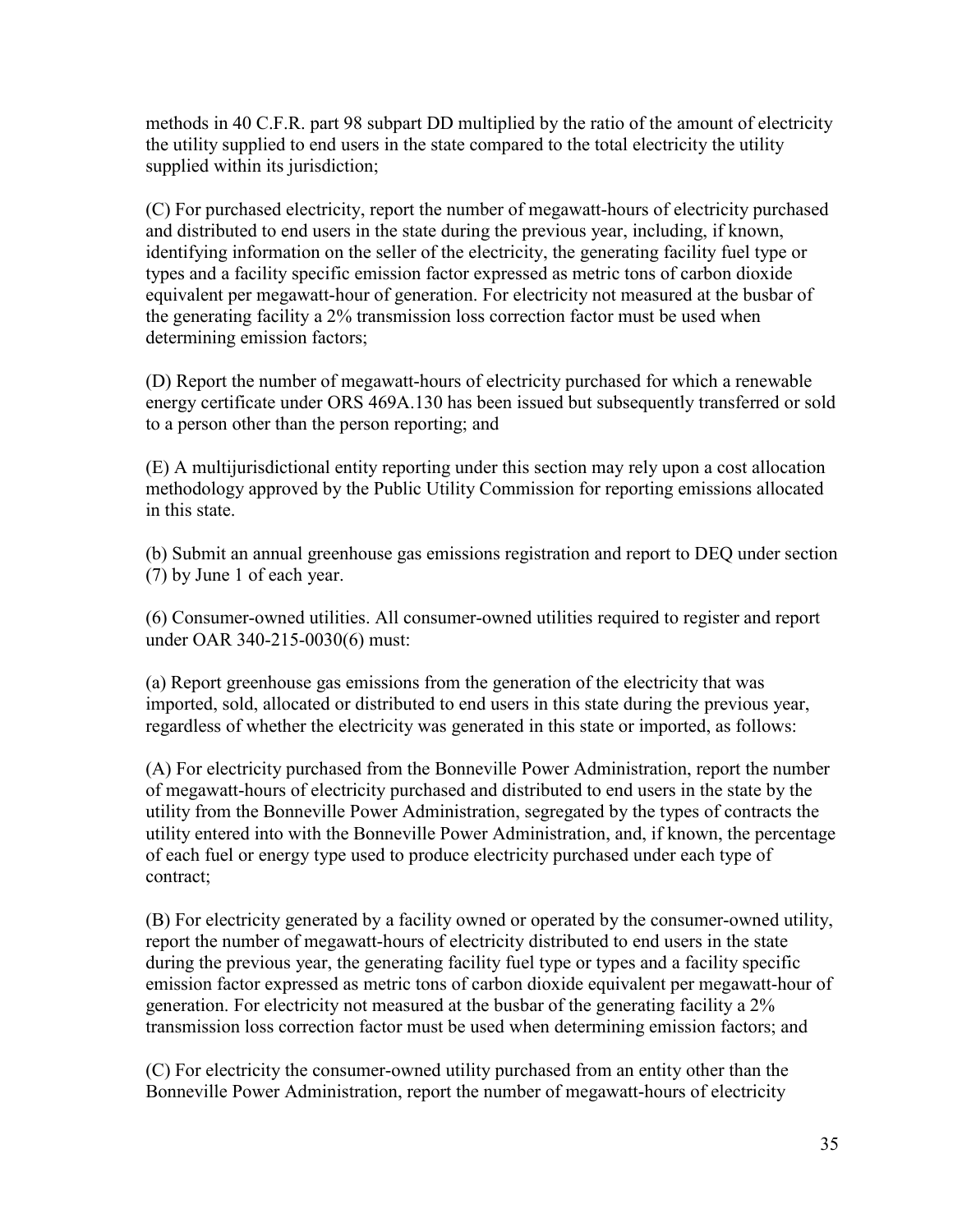purchased and distributed to end users in the state during the previous year including information, if known, on the seller of the electricity to the consumer-owned utility, the original generating facility fuel type or types and a facility specific emission factor expressed as metric tons of carbon dioxide equivalent per megawatt-hour of generation.

(b) Submit an annual greenhouse gas emissions registration and report to DEQ under section (7) by June 1 of each year. A third party may submit the registration and report on behalf of a consumer-owned utility, and the report may include information for more than one consumer-owned utility, provided that the report contains all information required for each individual consumer-owned utility.

(7) Except as provided in section (8), the reporter must submit registration and reports on paper or electronic forms (or both) issued by DEQ, and include the following information:

(a) Source information such as source name, address, contact person, phone number, and permit number, if applicable;

(b) Information as required by OAR 340-215-0040(1) through (6), including but not limited to fuel volume and type, estimated annual emissions, activity data, emission factors, conversion factors, and the calculation methods used to determine emissions; and

(c) A signed statement certifying that the report is accurate to the best of the certifying individual's knowledge.

(8) Any person required to report greenhouse gases emitted during a year to the EPA under 40 C.F.R. part 98 may submit a copy of that report to DEQ instead of the registration and report required in section (7) for greenhouse gases emitted during the same year. DEQ may require the submission of additional information if the copy of the report submitted to the EPA is not sufficient to determine or verify greenhouse gas emissions and related information. The purpose of this section is to eliminate duplicative reporting where possible, but to retain DEQ's authority to require reporting information this division requires that was not submitted in the EPA report.

(9) Any person required to report under this division must retain records of supporting documentation including production information, fuel use records, and emission calculations used to prepare the greenhouse gas annual report. These records and greenhouse gas annual reports must be retained for a minimum of 5 years.

10) All persons required to report under this division must provide in a reasonably timely manner any and all information that DEQ requires for the purposes of assessing applicability, verifying or investigating either actual or suspected sources of greenhouse gas emissions or to ascertain compliance or noncompliance with rules in this division.

**Statutory/Other Authority:** ORS 468A.050 **Statutes/Other Implemented:** ORS 468 & 468A **History:**